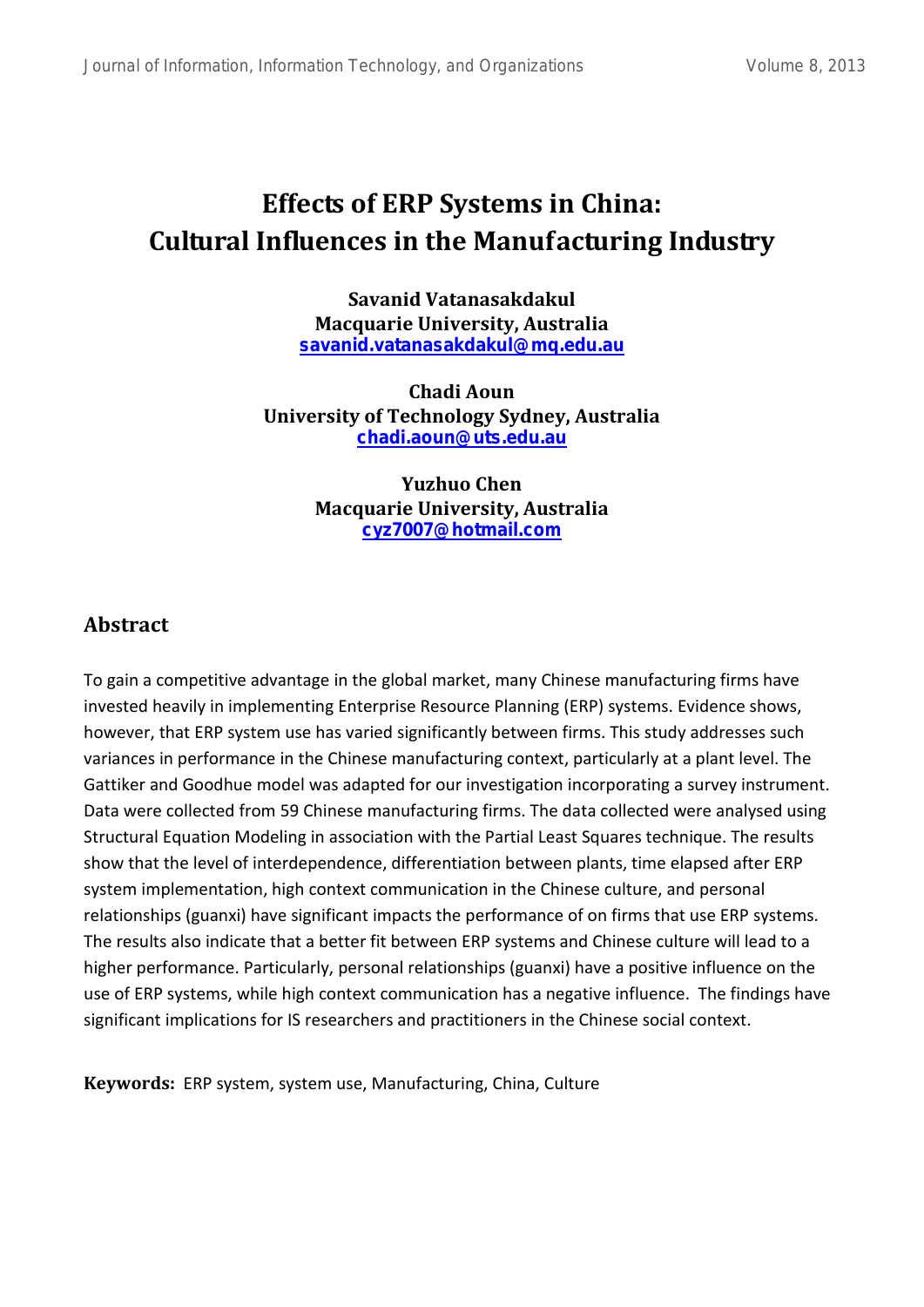ERP Systems in China

## **Introduction**

An Enterprise Resource Planning system (ERP system) is a large scale information system that enables the integration of a firm's business processes into a single computerised platform. Over the past decade, ERP systems have been widely adopted by manufacturing firms worldwide (Shi et al., 2008; Zhu et al., 2010). This has also been the case in China, as it emerged as a global manufacturing hub. Many Chinese manufacturing firms have thus invested heavily in implementing ERP systems to gain competitive advantages in the global marketplace (Wang et al., 2005). Firms that implement ERP systems hope to gain benefits from integration of data and business processes across different business functions, such as marketing, inventory management, accounting, and human resources. Nonetheless, while ERP systems provide promising potential, it is reported that only 10% of firms that implemented ERP systems have gained substantial benefits (Yusuf et al., 2006). Some researchers have pointed out that success rate of ERP systems adoption in China is significantly less than the reported success rates in Western countries (Huang and Palvia, 2001; Zhang et al., 2005). For instance, Soh and colleagues (2000) assert that a cultural misfit of ERP implementation in Asia is greater than Western countries, arising from the assertion that business model underlying most ERP systems reflect European and US practices rather than indigenous Asian practice. This presents a catalyst for our study to further investigate the role that Chinese culture plays in ERP systems diffusion and use among Chinese manufacturing firms.

Another motivation for us to conduct this study is a theoretical gap in the research where the key concepts of system use and the diffusion of ERP systems in the Chinese cultural context intersect. Previous research on ERP systems has often focused on vendor selection and the implementation processes (Botta-Genoulaz et al., 2005; Ehie and Madsen, 2005; Hakkinen and Hilmola, 2008; Jacobs and Bendoly, 2003; Moon, 2007; Pairat and Jungthirapanich, 2005). Very few studies have investigated the ERP system use issues (Zhu et al. 2010), that is the period when a system is in the production stage. For instance, Avison and Malaurent (2007) conducted a case study on a French owned company's subsidiary in China. They found that cultural differences could dominate technical aspect in the global rollout of ERP systems. The significantly increasing numbers of Chinese manufacturing firms implementing ERP systems present a greater need for research on the issues that arise after ERP systems become operational. However, there is minimal research investigating the use of ERP systems at a manufacturing plant-level, which also incorporates a cultural perspective (Avison and Malaurent, 2007). Thus, this study extends this line of analysis beyond the implementation process of ERP systems by exploring the role of the Chinese national culture during the systems' use.

## **Literature Review: ERP Adoption in China**

Previous research has pointed out to some prohibitive issues faced by Chinese firms when adopting ERP systems. A study conducted by Zhang and Wang (2008) point out that there is no significant difference between operational performance of Chinese manufacturers that have implemented ERP and those who have not. This could be due to difficulties often encountered in the adoption of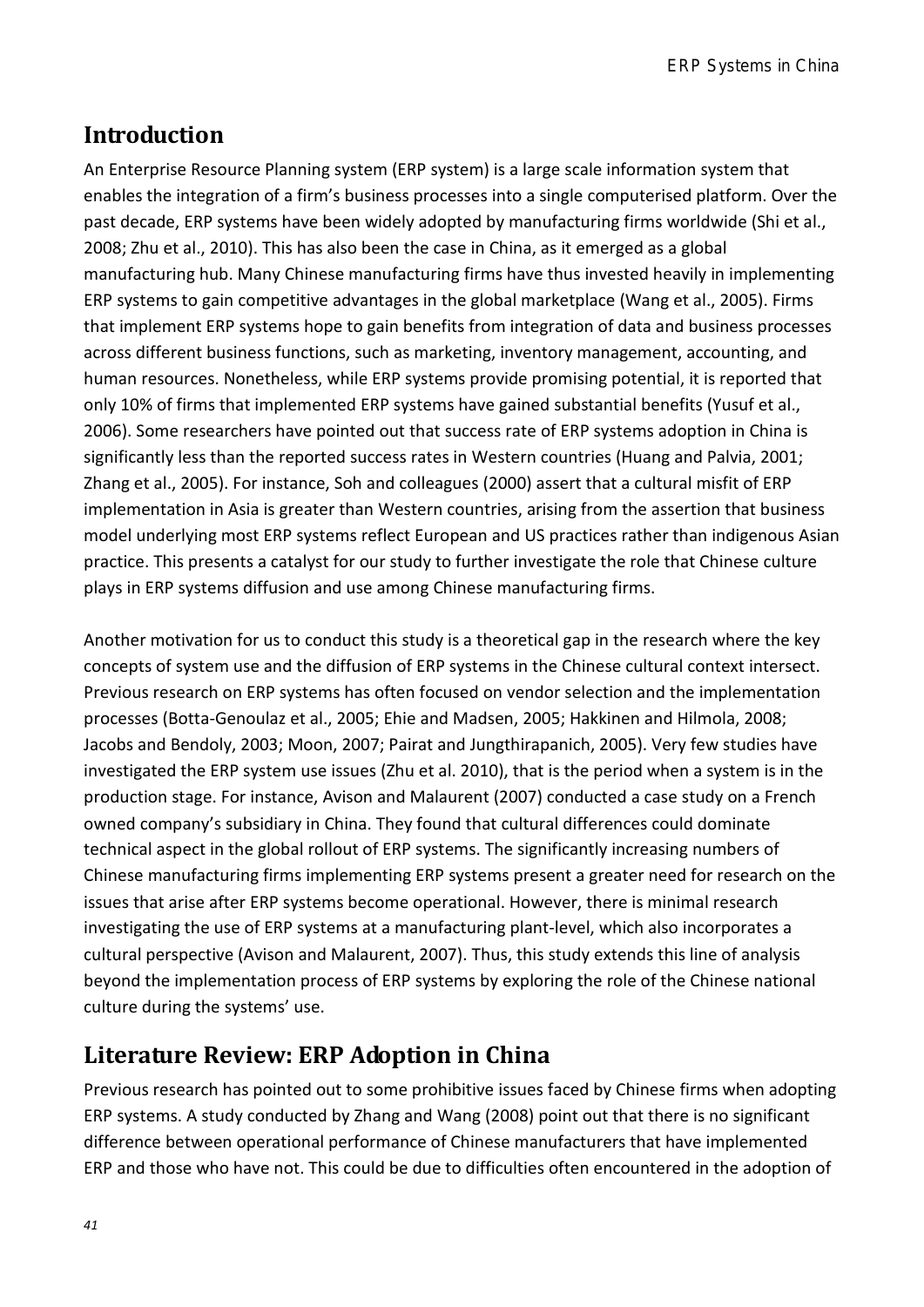ERP systems in China, which include a lack of top management support, cost and time consuming issues, cultural differences, technical complexity, lack of professional personnel, and organisational resistance (Yusuf et al., 2006). Avison and Malaurent (2007) assert the main cultural barriers to ERP implementation in the Chinese environment are language and communication difficulties, such as 'losing face' and not understanding system use instructions written in English. As well, complex bureaucratic organisational structure of Chinese firms imposes strong respect for the organisational hierarchy. Woo (2007) indicates that the critical success factors found in the Chinese electronics manufacturing industry are very similar to those of western counterparties, except for one factor, cultural characteristics. In addition, based on the findings of an interview with the CIO of a large Chinese state-owned-enterprise in the manufacturing sector, Marble and Lu (2007) conclude that ERP systems adopted in China should be modified to support based business practices that are based on the Chinese culture of personal relationships (guanxi).

Another important factor is the proposition that information systems (IS) have built-in biases reflecting cultural values of the social contexts in which they are originally developed, a cultural misalignment is likely to occur when an IS developed in one culture is adopted by organisations in another culture (Burton and Obel, 2004; Heales et al., 2004; Kangas, 2003; Vatanasakdakul et al., 2007). ERP systems were originally developed in western countries and therefore have emerged from western cultural values, which may impact their effective implementation and use in nonwestern contexts (Soh et al., 2000). Nonetheless, while studies on ERP implementation have been widely conducted in relation to technical and organisational implications, the implications of cultural misalignment of ERP systems are rare, particularly in the Chinese context.

To address the knowledge gap, we pose the following research question: *What factors affect the use of ERP systems among Chinese manufacturing firms?* The study has adapted a research model originally proposed by Gattiker and Goodhue (2005) for analysing the issues affecting ERP system performance among manufacturing firms in the United States. To serve the purpose of this study, the model was extended by incorporating Chinese cultural variables. A questionnaire was used to gauge the impact of Chinese culture on the use of ERP systems among manufacturing firms at an individual plant level. We use the term "plant" to refer to a subunit of a manufacturing firm in line with Gattiker and Goodhue (2005). The following section presents a review of their study and addresses the need for incorporating cultural variables.

## **Research Model and Hypotheses Development**

Several studies have investigated ERP system use (e.g. Calisir, 2004; Hakkinen and Hilmola, 2008; Nicalaou, 2004; Nicolaou and Bhatacharya, 2008; Yu, 2005). Of particular relevance to our project is the study conducted by Gattiker and Goodhue (2005) who introduced a research model (Figure 1) to investigate the use of ERP systems at a plant-level in the United States manufacturing industry. Their research model was derived from the organisational information processing theory (OIPT). OIPT suggests that firms will achieve a better performance when they implement highly integrated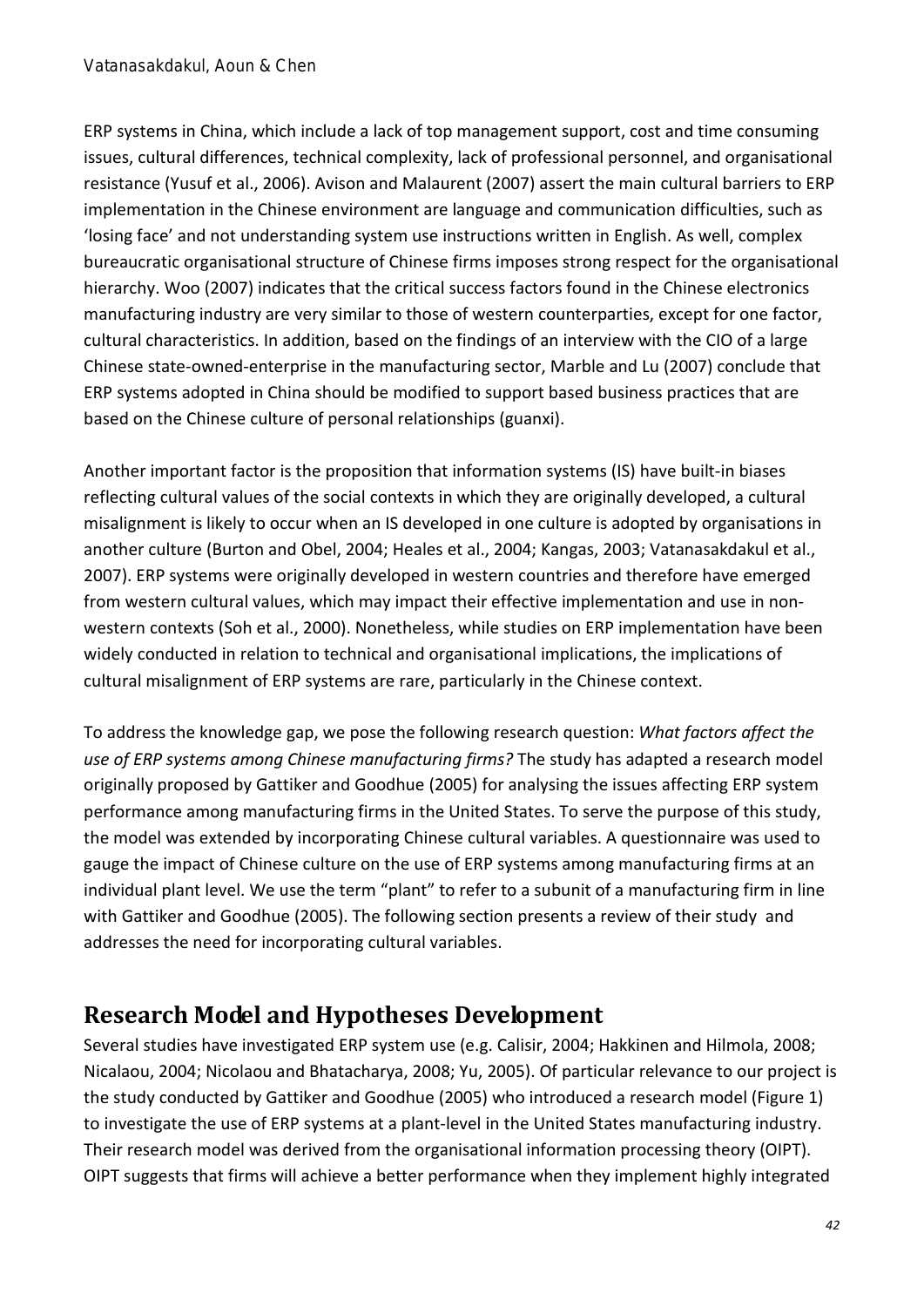systems that fit with organisational subunits. This level of fit is however influenced by interdependence and differentiation among subunits. The model has been extended to evaluate the performance of ERP systems in different contexts. For example, Chou and Chang's (2008) studied Taiwanese manufacturing firms, and Dickover (2009) investigated manufacturing in the US public sector.

Gattiker and Goodhue (2005) assert that ERP systems may bring more profit and improve a firm's performance. However, this does not happen automatically, as there are intermediate effects that lead to those observable overall benefits. Two intermediate benefits, are incorporated in Gattiker and Goodhue's (2005) model. Intermediate benefits are the pathways through which ERP systems can enable firms to achieve higher profits and gain greater overall ERP systems related results. Gattiker and Goodhue (2005) propose that intermediate benefits need to be investigated since an overall or aggregate-level impacts cannot occur directly without the existence of intermediate impacts. These intermediate benefits include efficiency generated by integrating business processes and improved coordination among subunits of a firm. In turn, these intermediate benefits are affected by interdependence, differentiation, and time elapsed since implementation, considered as independent variables.

Furthermore, the data quality shown in the model is used as a control variable. Gattiker and Goodhue (2005, p.567) suggest that in "attempting to discern the impacts of differentiation on coordination and task efficiency benefits, it is important to control for the effects of data quality on those benefits." They also suggest that data quality is fundamental in gaining many other benefits from ERP and may have a direct relationship to overall benefits.



**Figure 1: The Gattiker and Goodhue Model**

For the purpose of this study, the Gattiker and Goodhue's model (2005) was extended by incorporating Chinese cultural variables of *high context communication* and *personal relationships (guanxi)*, which are discussed in the following sections. The proposed research model is shown in Figure 2. Although in the original model coordination improvement and task efficiency are proposed as ERP intermediate benefits, while data quality is treated as a control variable, in the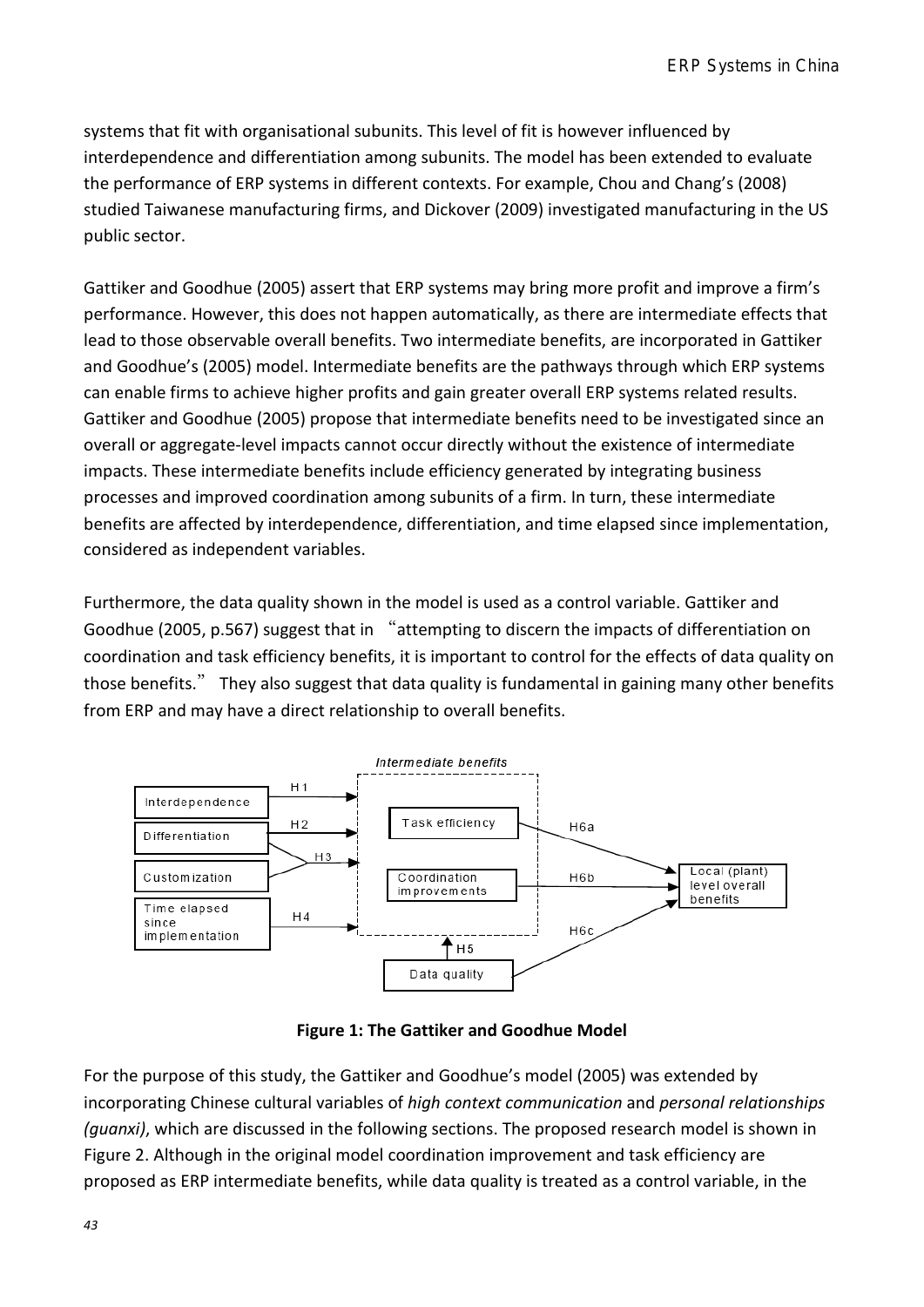extended model, data quality is included as an intermediate benefit. This research takes the view that ERP systems could assist in improving quality of data consequently contributing to a better firm performance (Greef et al., 2004). In addition, control variables including type of manufacturing, number of employees, number of IT staff, number of plants and ERP skills, are also included in the model. The development of hypotheses is discussed in the following subsections.



**Figure 2: Research model of this study**

## *Interdependence*

The concept of interdependence refers to the extent to which activities in one unit are affected by activities in other units in an organisation (Gattiker and Goodhue, 2005). Gattiker and Goodhue (2005) argue that since subunits are interdependent and require high level of coordination, their need for data integration would also be high. This is because a change of conditions in one unit is likely to impact on the other units. In the same light, ERP systems provide integration among units in one computerised platform. In the context of manufacturing plants, it is expected that an ERP system will improve coordination among plants because the system connects better the data and facilitates data flows. Gattiker and Goodhue (2005) assert that the degree of the intermediate benefits will vary among manufacturing firms and even among plants within the firm because of the varying degrees of interdependence among them. Similar to Gattiker and Goodhue, we propose that:

H1a: In a Chinese plant using an ERP system, the greater the interdependence of one plant with other plants in the organisation, the greater the ERP related coordination improvement in that plant.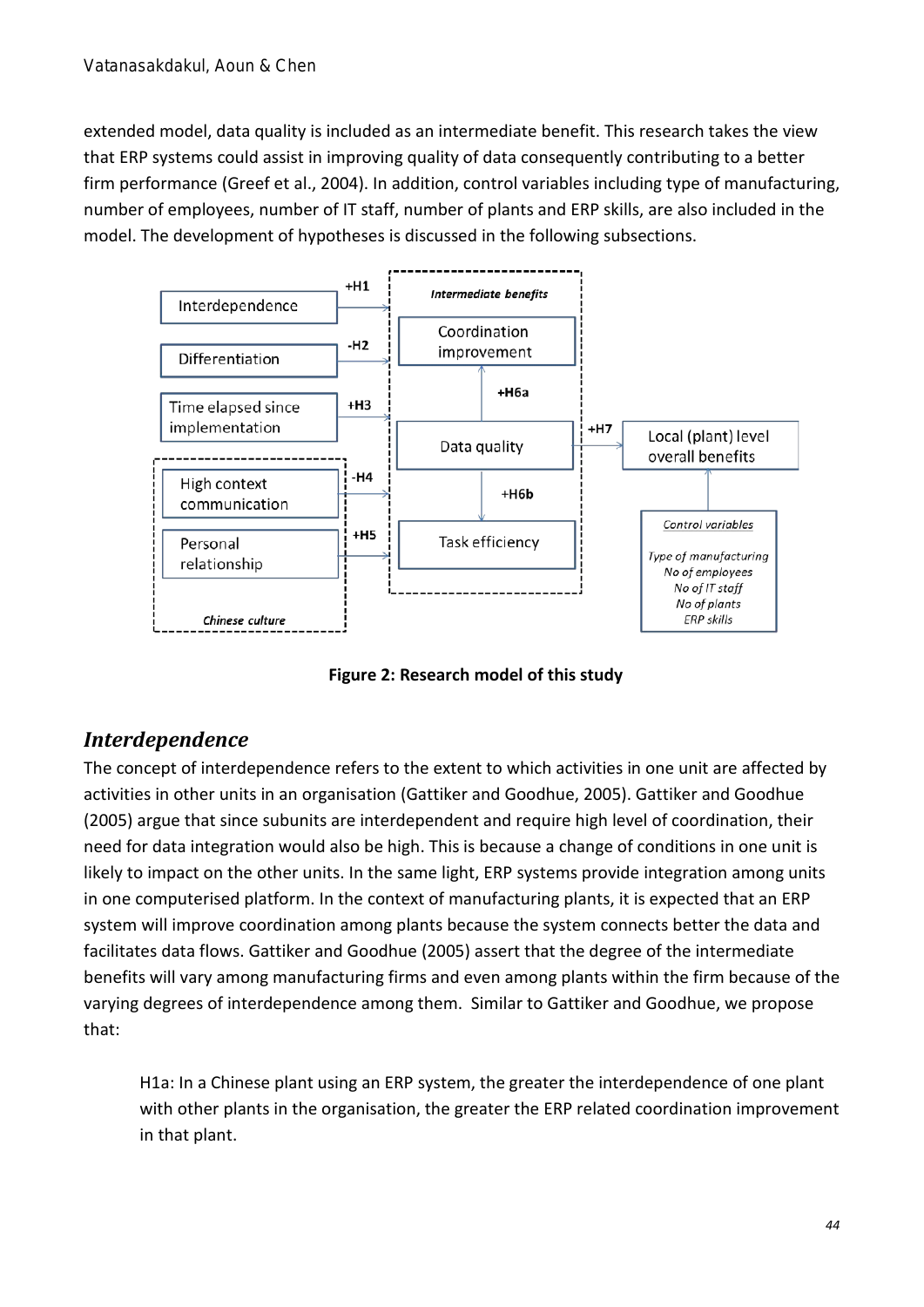H1b: In a Chinese plant using an ERP system, the greater the interdependence of one plant with other plants in the organisation, the greater the ERP related data quality in that plant.

H1c: In a Chinese plant using an ERP system, the greater the interdependence of one plant with other plants in the organisation, the greater the ERP related task efficiency in that plant.

### *Differentiation*

Differentiation is defined as an inherent property of an individual plant (Gattiker and Goodhue, 2005). It refers to a level of difference between plants in a manufacturing firm. This includes the differences in a number of key characteristics in terms of production and operational processes, such as the volume and variety of products made. When a plant's operation process is significantly different from other plants in the same organisation, difficulties in utilising the ERP system are more likely to be encountered since the system allows limited flexibility in customising the requirements for each plant (Gattiker and Goodhue, 2002, Jacobs and Bendoly, 2003). In other words, when an ERP system is not a good fit for a plant's unique business process, it is likely that they will achieve smaller intermediate benefits. Thus, it is hypothesised that:

H2a: In a Chinese plant using an ERP system, the greater the differentiation of a plant from the other plants in the organisation, the smaller the ERP system-related coordination improvements in that plant.

H2b: In a Chinese plant using an ERP system, the greater the differentiation of a plant from the other plants in the organisation, the smaller the ERP system-related data quality in that plant.

H2c: In a Chinese plant using an ERP system, the greater the differentiation of a plant from the other plants in an organisation, the lower the ERP related task efficiency in that plant.

### *Time elapsed after ERP implementation*

Bendoly and Jacobs (2005) suggest that time is a critical prerequisite for extracting value from ERP systems. Time lag, therefore, must be considered when evaluating the performance of IT investment (Lee and Kim, 2006). Shang and Seddon (2002) also found that more benefits are likely to be derived from ERP systems after additional experience has been gained by the users, which could be a consequence of an organisational learning process. Nicolaou (2004) found that there was a time lag of at least two years before ERP adopters began to reap the differential positive financial benefits. Gattiker and Goodhue (2005) also suggest that ERP impacts are expected to increase with time, but at a decreasing rate. Therefore, it is hypothesised that: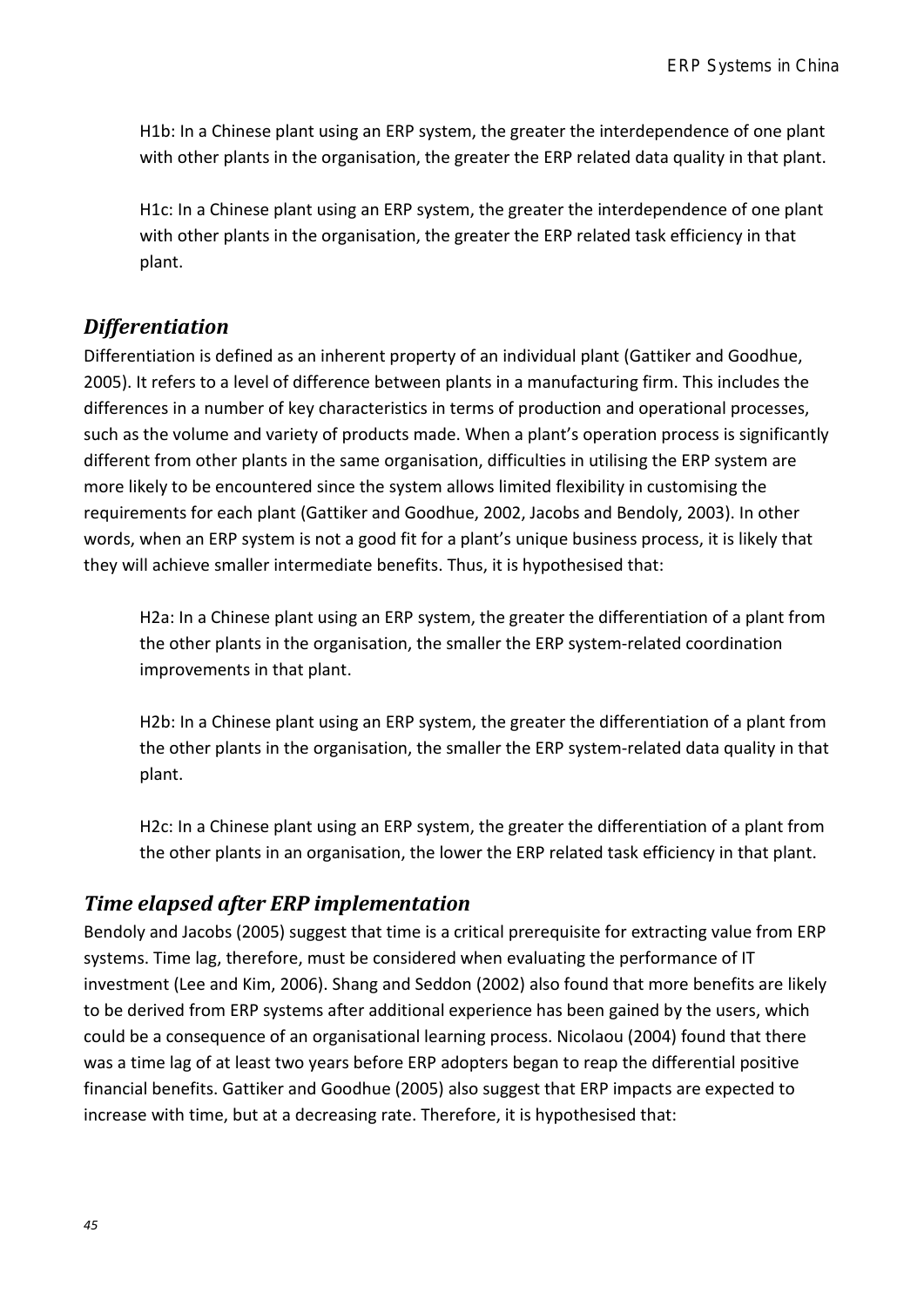H3a: In a Chinese plant using an ERP system, the longer the time of using the ERP system, the greater the coordination improvements in that plant.

H3b: In a Chinese plant using an ERP system, the longer the time of using the ERP system, the greater the data quality in that plant.

H3c: In a Chinese plant using an ERP system, the longer the time of using the ERP system, the greater the task efficiency in that plant.

## *High context communication*

Understanding the relationship between culture and communication is essential for contextualising this research. Communication is a process whereas culture is the structure through which communication is formulated and interpreted (Hall, 1976). This study proposes that Chinese culture and its' orientation to communication may influence the use of ERP systems in China, as ERP systems are an emerging mechanism for organisational communication. The anthropologist, Edward Hall (1976), studied the interrelationship between culture and communication. He distinguishes between low context communication (LC) and high context communication (HC) cultures. Examples of LC cultures include Australia, England, Germany, Sweden and the United States, while China, Japan, Malaysia and Mexico are considered HC cultures.

In a LC society, the mass of information is vested in explicit code. Although people in LC societies may recognise a non-verbal message, they tend to focus more on the verbal message. People in LC societies feel the need to speak in a way that is consistent with their feelings therefore, making their thoughts clear and explicit. In contrast, in a HC society, little has to be said or written because most of informing is carried non-verbally, such as by body language. Individuals from HC cultures prefer historical accounts, previous decisions, and subjective opinions for understanding the background of the people involved in a relationship.

Therefore, in the high context of Chinese culture, messages have little meaning without an understanding of the personal context. Chinese people prefer communication channels that are able to convey a great deal of contextual information and social presence, such as face-to-face interactions (Chen et al., 2008). However, ERP systems are designed for enforcing written procedures and reports and reducing face-to-face communication among plants. These properties may not fit with the preferred way of communication in the Chinese high context culture and can result in smaller intermediate benefits associated with ERP systems. Thus, we propose the following hypotheses:

H4a: In a Chinese plant using an ERP system, greater high context communication is associated with lower coordination in that plant.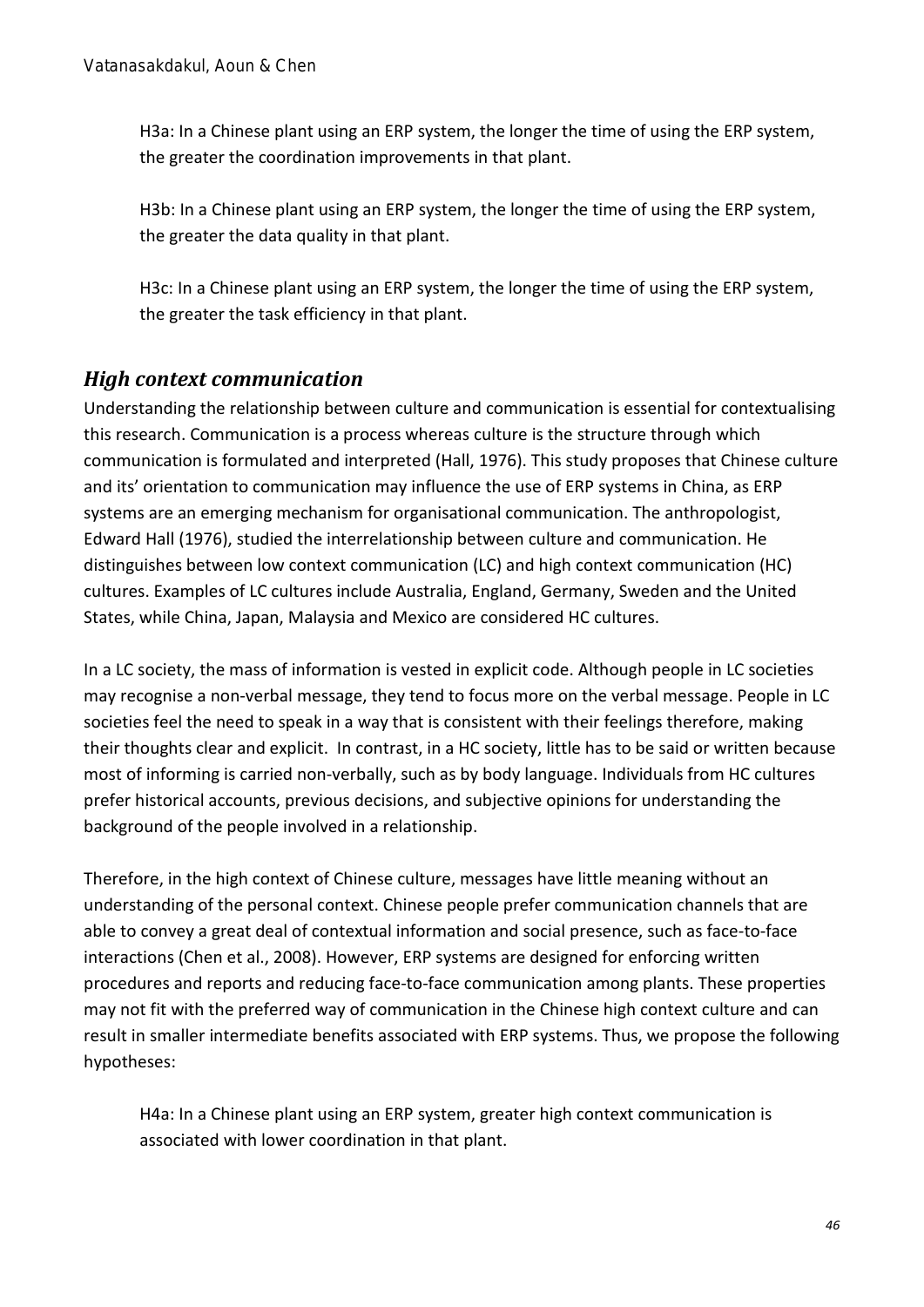H4b: In a Chinese plant using an ERP system, greater high context communication is associated with lower data quality in that plant.

H4c: In a Chinese plant using an ERP system, greater high context communication culture is associated with lower task efficiency in that plant.

### *Personal Relationship/Guanxi*

One of most representative of the Chinese cultural values is the concept of guanxi which loosely translates to 'personal relationship' in English. Guanxi refers to the act of drawing on connections in order to secure personal favors (Luo, 2007). It imposes implicit mutual obligations, assurances, and understanding among Chinese individuals, and it has a great influence on Chinese attitudes toward long-term social and business relationships. Generally, guanxi implies a continued exchange of favors in interpersonal relationships, so it extends beyond mere friendship. It can be argued that such interpersonal connection exists, to some extent, in every human society; however, guanxi plays comparatively a more fundamental role in the daily life of the Chinese society (Luo, 2007). It refers to personal networks among individuals, not relationships among organisations. The exchanges which take place amongst members of the guanxi network are not solely commercial, but also social. In western business networking, relationships often grow out of deals, while in Chinese business networking, deals often emerge from relationships.

Of significant relevance to this research is a study conducted by Marble and Lu (2007) which asserts that successful ERP systems implementations need to support the Chinese guanxi-based business practices. The guanxi among Chinese employees in each plant using the ERP system may be increase the use of ERP, and therefore firms will receive greater intermediate benefits. Guanxi is included in our research model in order to measure its implications for the use of ERP systems in China. The following hypotheses are proposed:

H5a: In a Chinese plant using an ERP system, a greater personal relationship culture is associated with a greater coordination in that plant.

H5b: In a Chinese plant using an ERP system, a greater personal relationship culture is associated with a greater data quality in that plant.

H5c: In a Chinese plant using an ERP system, a greater personal relationship culture is associated with a greater task efficiency in that plant.

### *Data Quality*

Data quality refers to the accuracy and relevance of data generated by ERP systems (Gattiker and Goodhue, 2005). Vosbuerg and Kumar (2001) assert that data quality is essential to many benefits derived from ERP systems. In essence, ERP systems play the role of an information highway that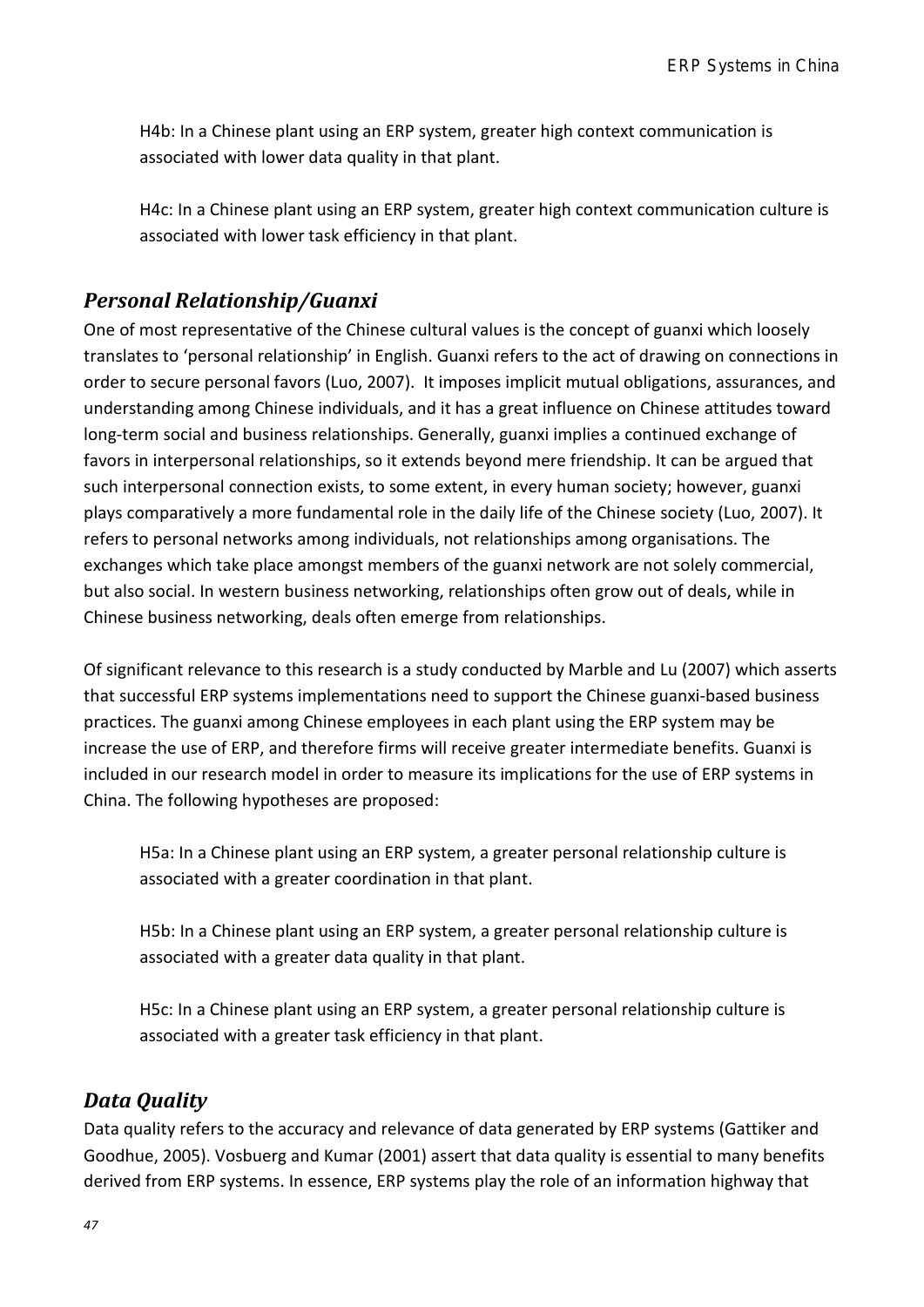connects all planning levels and links various decision support systems to a central repository of data (Puigjaner and Heyen, 2006). This research takes the view that data quality can indeed be viewed as a benefit of ERP systems (Greef et al., 2004) and may influence the coordination improvement and task efficiency (Gattiker and Goodhue, 2005). In the original model of Gattiker and Goodhue (2005), coordination improvement and task efficiency are proposed as ERP intermediate benefits, while data quality is treated as a control variable.

In this study, data quality is included as an integral component of intermediate benefits, where a corresponding relationship between data quality improvement and overall benefits will be tested. Organisations with higher data quality (accurate and relevant data), are also likely to experience a greater coordination improvement and a higher task efficiency when using ERP systems. However, if the data is of a low quality (inaccurate or irrelevant) to the business process, firms may find it harder to achieve coordination enhancements and improve task efficiency (Gattiker and Goodhue, 2005). Therefore, data quality is a central element of successful ERP systems. Hence, it is hypothesised that:

H6a: In a Chinese plant using an ERP system, the greater data quality is associated with the greater coordination improvement in that plant.

H6b: In a Chinese plant using an ERP system, the greater data quality is associated with the greater task efficiency in that plant.

## *Overall Benefits at Plant-Level*

According to Gattiker and Goodhue (2005), overall benefits of ERP adoption can be measured at the level of organisation (overall, or as the average level of interdependence of an organisation) or at a subunit level (interdependence between a particular plant and other plants of the organisation). Ake and colleagues (2003) assert that many companies have obtained suboptimal benefits from their ERP systems because they lack an understanding of how ERP systems should be applied at the plant-level. This view is supported by Gattiker and Goodhue (2005). Similarly, this research proposes that overall benefits at the plant level will arise through intermediate benefits of task efficiency, data quality, and coordination improvement. Therefore, this study hypothesises that:

H7a: In a Chinese plant using an ERP system, the greater coordination improvement is associated with the greater local (plant) level of overall benefits from ERP.

H7b: In a Chinese plant using an ERP system, the greater data quality is associated with the greater local (plant) level of overall benefits from ERP.

H7c: In a Chinese plant using an ERP system, greater task efficiency is associated with greater local (plant) level of overall benefits from ERP.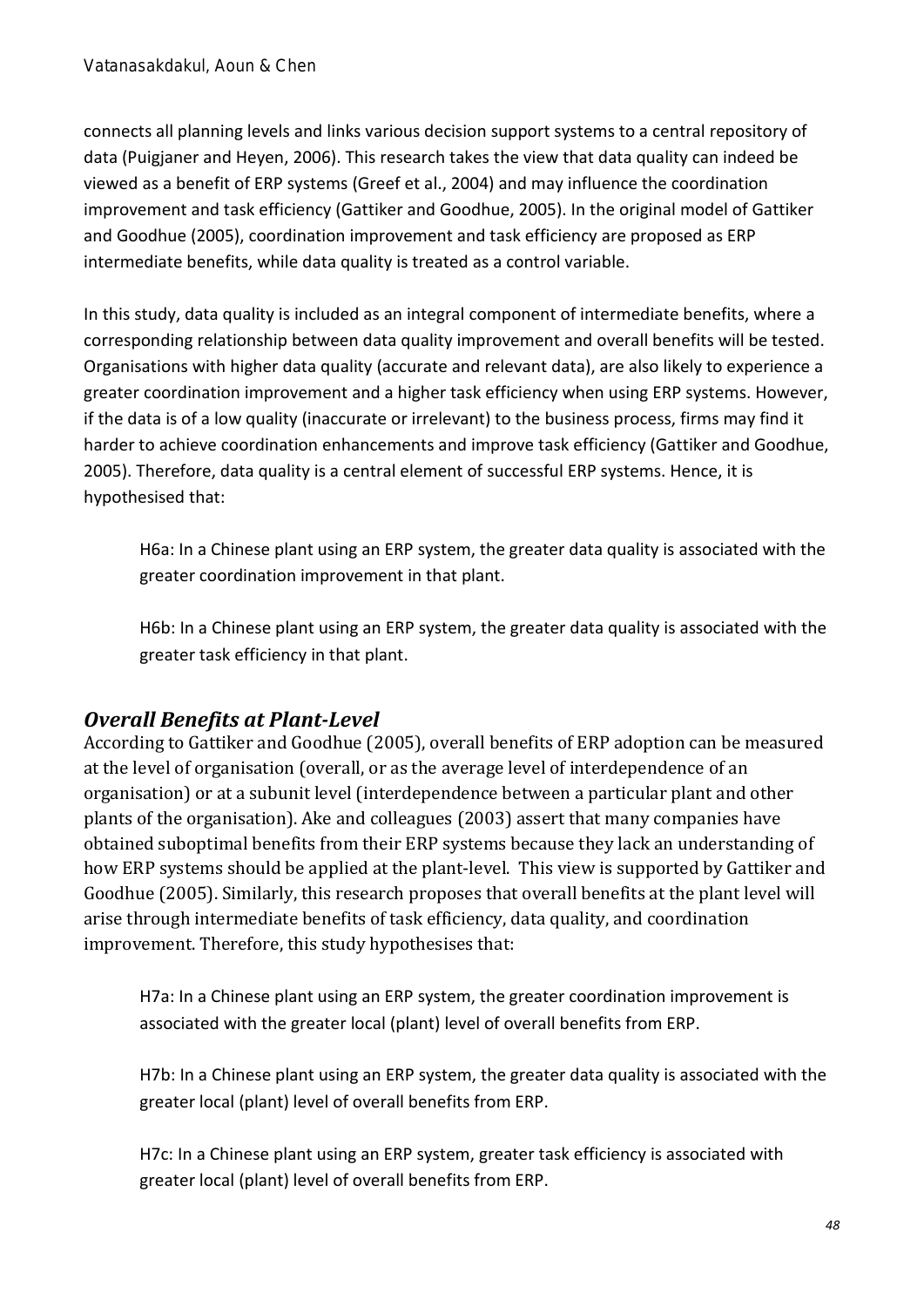## *Control Variables*

Several control variables have been considered as these variables are likely to affect the robustness of the model. The control variables are the type of manufacturing, number of employees, number of IT staff, number of plants, and level of ERP skills. Firms in different manufacturing types may have different operational processes, these differences may affect the way the firms use ERP systems. Size of organisation, which is measured by the number of employees and the number of plants, is also controlled for. This is because large organisations could possess a higher ability of adopting ERP systems than do small organisations (Liang et al., 2007). Number of IT staff is controlled for in order to make the plants comparable on technical support. Lastly, the users' experience and skills with an information technology are positively related to adoption of the technology since they increase the willingness or opportunities to use the technology (Vatanasakdakul, 2007); therefore, level of ERP skills is set as a control variable.

In summary, to investigate the post implementation of ERP systems among Chinese manufacturing firms, this study adapts a research model based on Gattiker and Goodhue's (2005) study of the use of ERP systems in the US manufacturing industry, specifically at the plant level. The data collection for this study was done in China. To account for cultural influences, we incorporated two core aspects of Chinese culture, high context of communication and guanxi, in the model. A summary of research hypotheses is presented in Table 1, followed by a discussion of research methodology detailing data collection and analysis.

| <b>Causes</b>          | <b>Effects</b>                                | Relationship | <b>Hypotheses</b>                                    |
|------------------------|-----------------------------------------------|--------------|------------------------------------------------------|
| Interdependence        | Intermediate benefits                         | $\ddot{}$    | H <sub>1</sub> a, H <sub>1</sub> b, H <sub>1</sub> c |
| Differentiation        | Intermediate benefits                         |              | H <sub>2</sub> a, H <sub>2</sub> b, H <sub>2</sub> c |
| Time elapsed since ERP | Intermediate benefits                         | $\ddot{}$    | H <sub>3</sub> a, H <sub>3</sub> b, H <sub>3</sub> c |
| implementation         |                                               |              |                                                      |
| High context           | Intermediate benefits                         |              | H4a, H4b, H4c                                        |
| communication          |                                               |              |                                                      |
| Personal relationship  | Intermediate benefits                         | $\ddot{}$    | H5a, H5b, H5c                                        |
| Data quality           | Coordination improvement &<br>task efficiency | $\ddot{}$    | <b>H6a, H6b</b>                                      |
| Intermediate benefits  | Overall benefits                              | $\ddot{}$    | H7a, H7b, H7c:                                       |

**Table 1: Summary of research hypotheses** 

## *Data Collection and Analysis*

Quantitative empirical data were collected through a survey questionnaire between August and September 2008. The survey was administrated in China by one of the authors, who is a native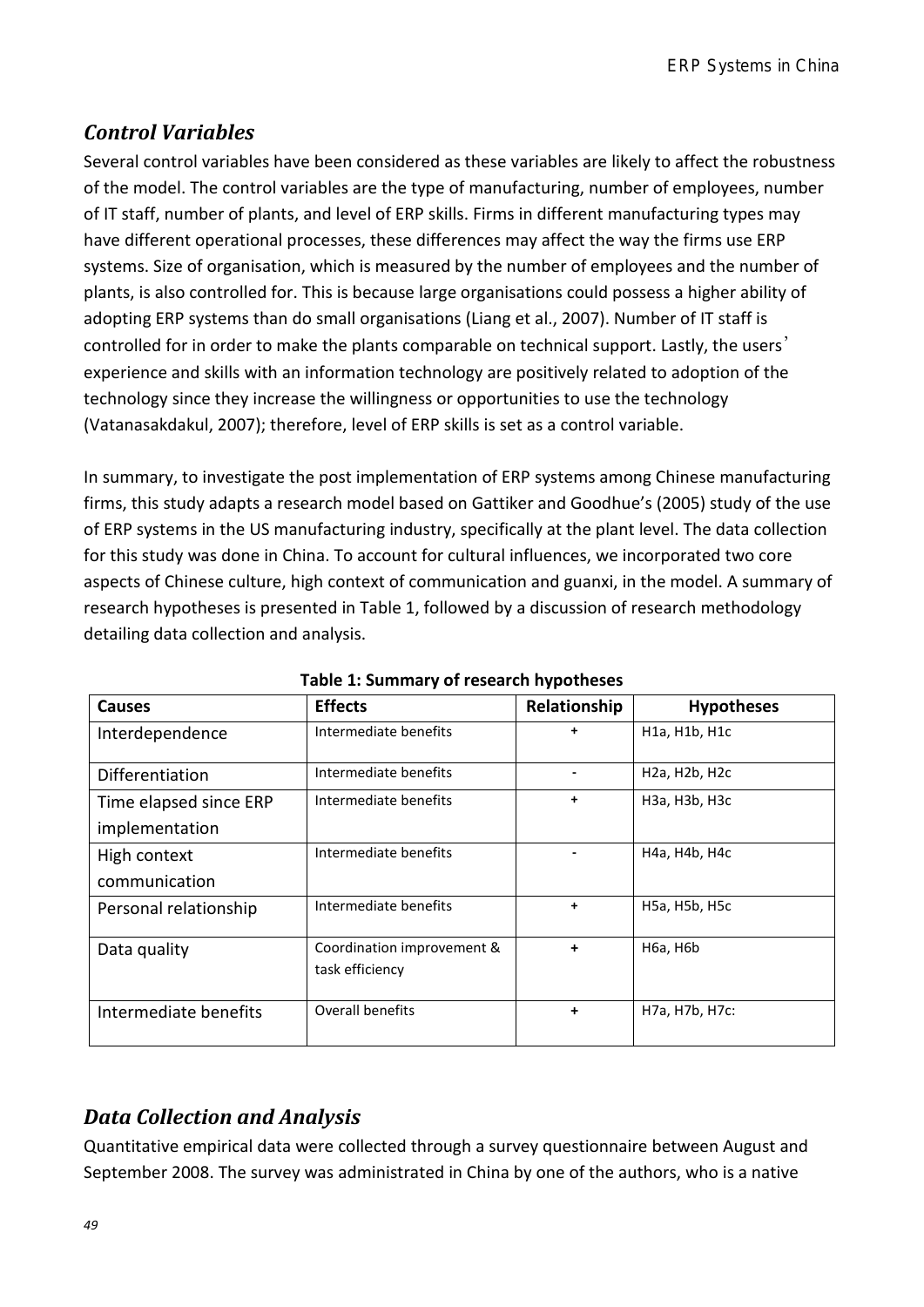Chinese speaker. The English version of the survey was translated into the Chinese language and the translated version was verified by two bilingual linguistic experts. Individual manufacturing plants are our unit of analysis. The data were collected from manufacturing firms in the provinces of Jiangsu, Zhejiang and Shanghai. These three regions are located in south-eastern China, which is renowned for its high concentration of manufacturing firms. A list of 150 local manufacturing firms in those three regions was randomly obtained from the online Chinese Yellow Pages. The list included company names, addresses, industry types, and contact phone numbers. To find out whether a company uses an ERP system, each company on the list was contacted by phone. They were also asked about the number of plants they have. Companies without ERP systems and who have only one plant were excluded from the list. Finally, paper-based surveys were sent to 612 senior plant managers who were involved in the daily operations of ERP systems in 59 Chinese manufacturing firms. The response rate of valid surveys was 39% at the firm level and 13% at the plant level. Responses by location were as follows: Jiangsu province (45.57%), Zhejiang province (29.11%) and Shanghai (25.32%).

The majority of the respondents were small to medium enterprises (SMEs). Specifically: 22.8% were small enterprises, 64.6% medium enterprises, while large organisations constituted 12.7% of the sample. In addition, about 50% of the respondents had an average of 2 to 7 manufacturing plants per firm; 54.4 % of the respondent indicated that they had an average of 100 full-time staff per plant; and 68.4 % had between 1 to 5 full time IT staff per plant. Interestingly, 67.1% used local ERP systems produced by Chinese firms, while 29.1 % used international ERP systems. About 43 % had implemented and used ERP systems for 1 to 3 years; 32.9 % for 3 to 5 years; and 20.3 % for more than 5 years. For other characteristics of the sample see Table 2 in Appendix. A seven-point Likert scale was used to measure respondents' attitudes to ERP benefits. Please refer to the appendix for the survey questions. The measurement items of all variables, except personal relationship and high context communication, were adopted from Gattiker and Goodhue (2005).

Measurement items of personal relationship were adopted from Vatanasakdakul (2007). Measurement items of high context communication were developed for this study.

Data collected were analysed using Structural Equation Modeling (SEM) with Partial Least Squares (PLS) technique. The model was operationalised and analysed in PLS-graph Version 3.0. The PLS approach was preferable for this study because it provides a better prediction capability and it is effective in the analysis of a high complexity model with small sample size compared to a large number of independent variables. In addition, it imposes no requirement of a normal distribution assumption which suits the nature of the data collected (Chin, 1998). Importantly, the measurement model was tested to ensure the reliability and validity of the survey instrument. The results will be discussed in the following section.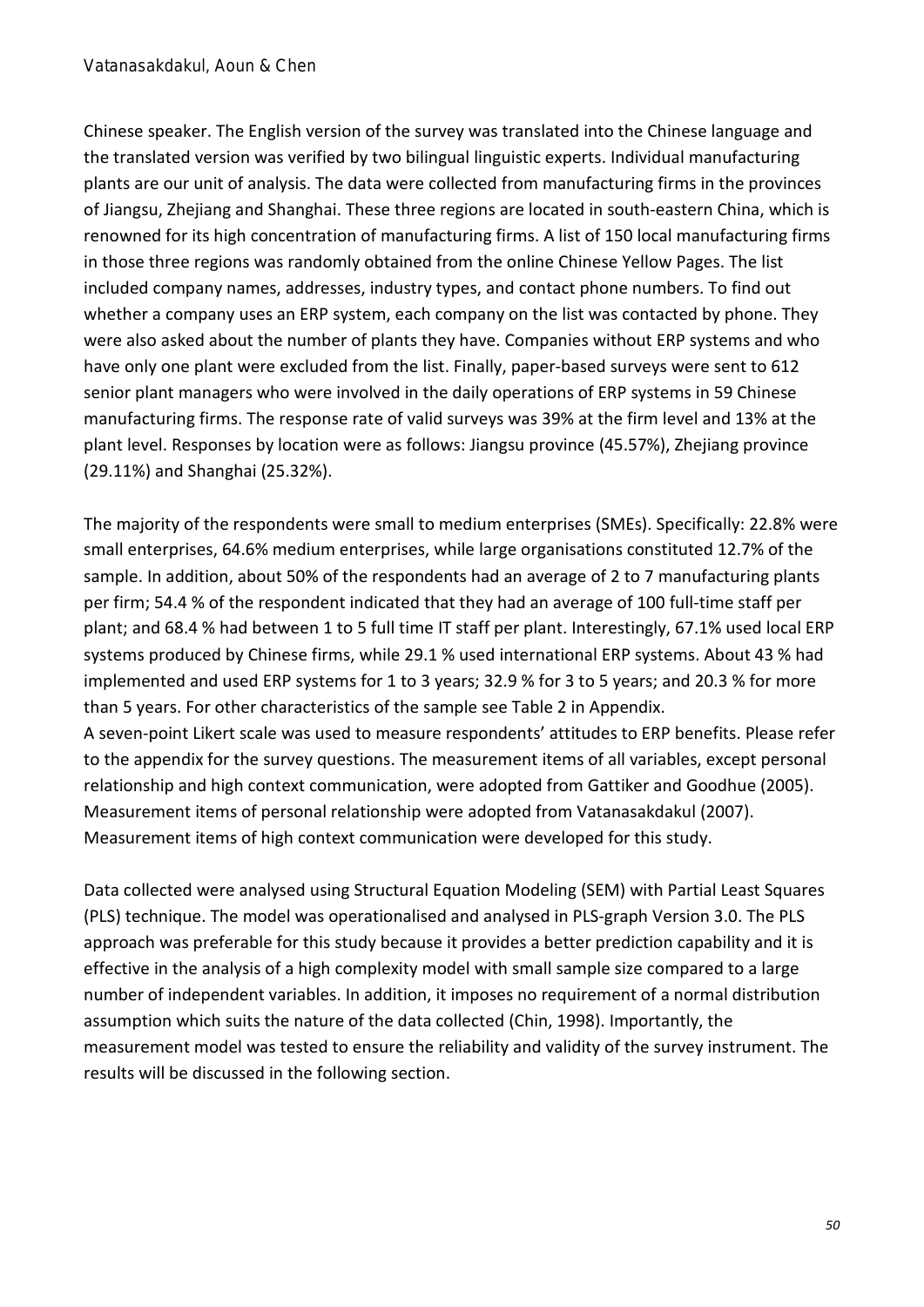## **Findings**

### *Evaluation of Measurement Model*

To ensure the accuracy of the structural model analysis, the validity and reliability of the scale developed need to be tested. Table 3 in Appendix presents the descriptive statistics for measurement items that include minimum value, maximum value, mean and standard deviation. Table 4 in Appendix presents the results obtained via the bootstrapping procedure including PLS loadings, T-statistics, Significance level, Composite Reliability, Average Variance Extracted (AVE) and Cronbach's alpha. The results suggest that our measurement model demonstrates sufficient discriminant validity and internal consistency. Chin (1998) suggests that the loading should be greater than 0.707. Most of the reflective scales demonstrated acceptable performance above the minimum value of composite reliability, which is greater than 0.7. Overall, the condition of the loading scores was met in this study and the T-statistics revealed that all the items were at a significant level of 99%. Two measurement items of personal relationship variable (PSNREL1 (0.6470) and PSNREL 2 (0.6690) present scores slightly lower than the threshold, but are in an acceptable range.

Composite reliability calculated by PLS is suitable for assessing internal consistency (Chin, 1998). All the reflective scales demonstrated acceptable performance above the minimum value of composite reliability, which is greater than 0.7. Additionally, the standard for reliability dictates that the AVE scales should exceed 0.5, indicating that "50% or more variance of the indicators should be accounted for" (Chin, 1998: 321). Cronbach's alphas were obtained by SPSS. A Cronbach's alpha of greater than 0.7 is regarded as an acceptable level of variable reliability. It can be seen that all the scales performed acceptably on this standard, with an exception of personal relationship. Given that it is a new variable and has AVE and composite reliability scores in an acceptable range, we included personal relationship in the model.

Furthermore, the discriminant validity can be evaluated by comparing the AVE of the latent variables and the correlations among the Latent Variables (LVs). Table 5 in Appendix presents the correlation of variables and the variables' respective square roots of AVEs obtained by PLS analysis. It can be seen that most of the square roots of AVEs are significantly greater than their corresponding correlations, with an exception of task efficiency that shows slightly higher scores to data quality and overall benefits variables. This confirms that most of the indicators measuring a particular LV do not improperly overlap with other LVs' concepts and that discriminant validity has been met. In addition, the result of the cross-loadings analysis presented in Table 6 in Appendix shows that the loading of each item on its corresponding variable is higher than the loading of items on any other variables. The results from the square roots of AVE and cross loading analysis demonstrate that all measurement scales have discriminant validity in an acceptable level (Zhu et al. 2010). It is acknowledged that the loadings for task efficiency are moderately higher than the loadings of data quality and overall benefits. Following the confirmation of validity and reliability of the measurement model, the results of the structural model are presented below.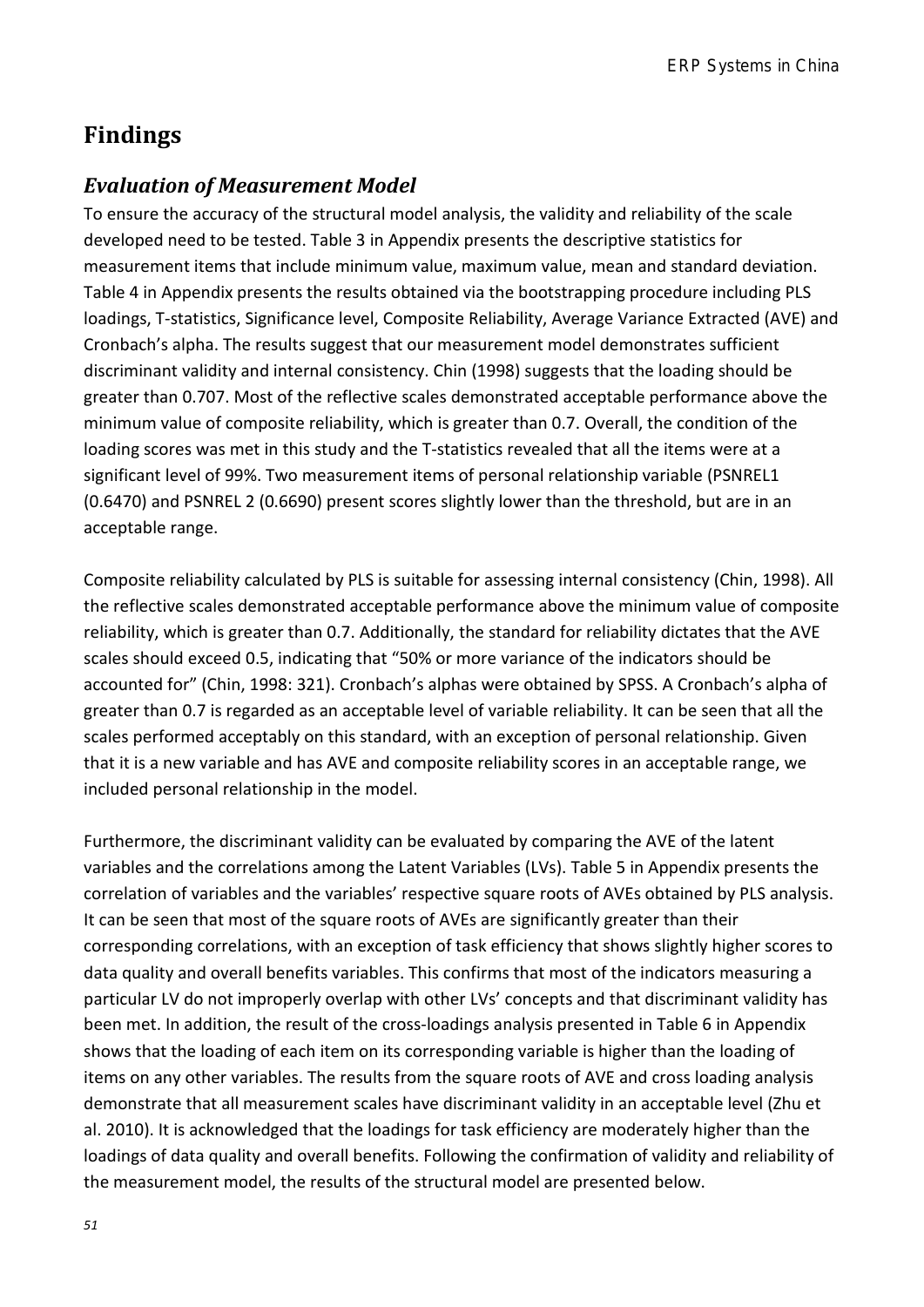## *Structural Model Results*

The results of the structural model generated by PLS are presented in Figure 3. The predictiveness of the model can be assessed by the  $R^2$  of the dependent variables. The results show that  $R^2$  of the overall benefits at plant-level is 0.614, which indicates that intermediate benefits (coordination improvement, data quality, and task efficiency) accounted for 61.4% of the variance of the overall benefits variable. Among the intermediate benefits related variables, data quality highly contributes to overall benefits (0.414 of path coefficient), followed by task efficiency (0.325) and coordination improvement (0.214). In addition, task efficiency has the highest  $R^2$  (0.625), as compared to data quality ( $R^2$  = 0.497) and coordination improvement ( $R^2$  = 0.418).



#### **Figure 3: Results of statistical analysis**

Table 7 presents the statistical outcome obtained through the bootstrapping procedure of PLS (that is actual effect, path coefficient, T-statistics, and significance level). Specifically, the research model hypothesizes that interdependence between the plants in a manufacturing firm influences the intermediate benefits gained from ERP systems. The statistical findings support hypotheses 1a and reject hypotheses 1b and 1c. This indicates that in a plant using an ERP system, interdependence among plants has a significant positive effect on coordination improvement. The path coefficient between interdependence and coordination is 0.422 at a 99% significance level. This implies that when the manufacturing plants are highly interdependent, they are likely to receive more intermediate benefits in terms of coordination through ERP systems. This finding is consistent with the results of Gattiker and Goodhue's (2005) in the US context. Interdependence only effects coordination improvement.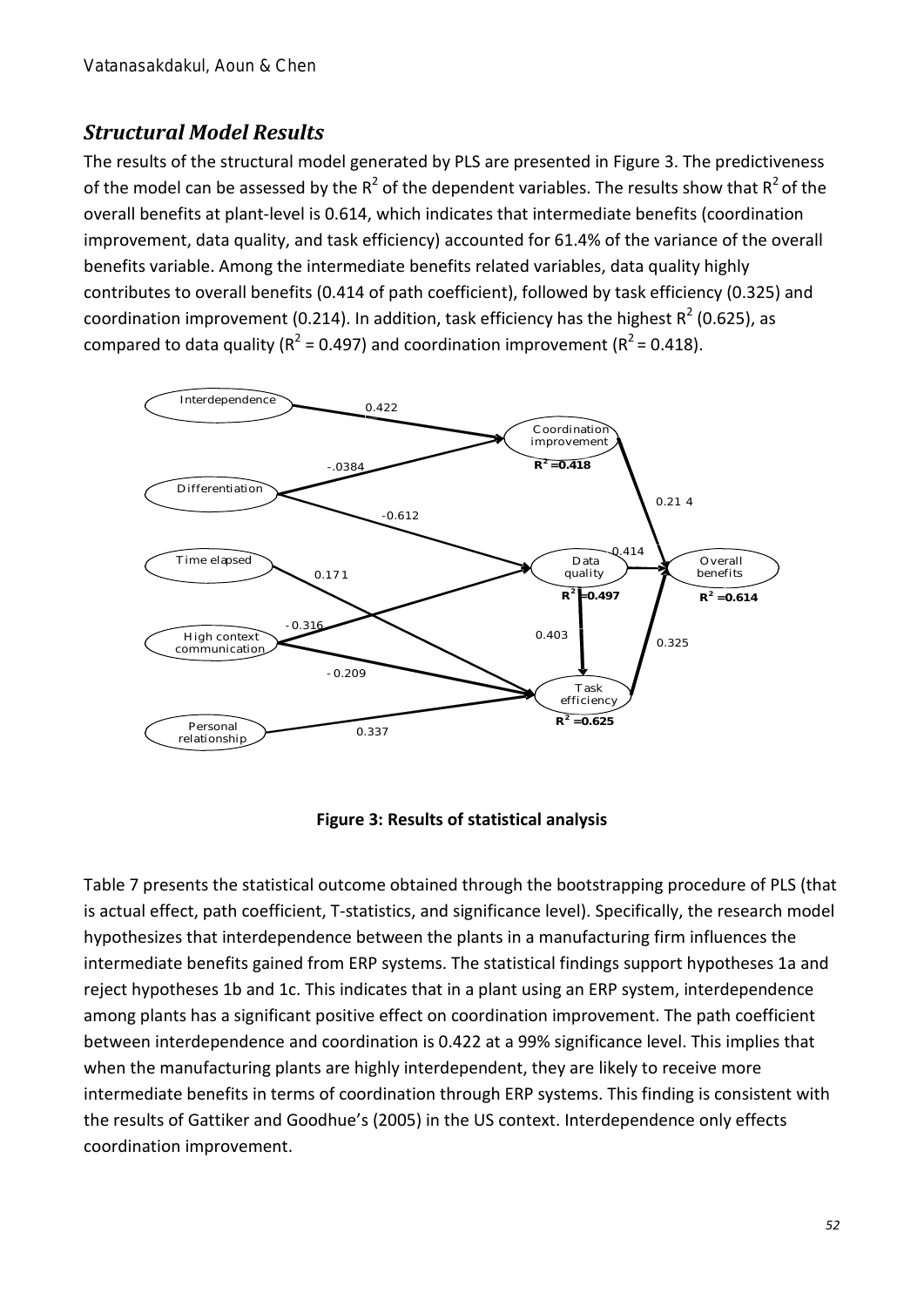In terms of differentiation, Gattiker and Goodhue (2005) assert that ERP systems can create operational difficulties for a subunit whose products and production processes are different from other subunits within the same organisation. This result of this study reveals that the level of differentiation between plants within a Chinese firm that implemented an ERP system is found to have a significant and negative impact on the coordination improvement and the data quality at 99% significance level. This implies that a higher level of differentiation between plants results in lower intermediate benefits. Notably, differentiation among plants is an influential factor in determining the realisation of coordination improvement and data quality among Chinese manufacturing firms. Therefore, hypotheses H2a and H2b are accepted and H3c is rejected.

|                              | <b>Actual</b>  | <b>Path Coefficient</b> | <b>T-statistics</b> | <b>Significance Level</b> |  |
|------------------------------|----------------|-------------------------|---------------------|---------------------------|--|
|                              | <b>Effect</b>  |                         |                     |                           |  |
| Interdependence (H1)         |                |                         |                     |                           |  |
| Coordination                 | $\ddot{}$      | 0.422                   | 4.427               | 0.01                      |  |
| Data Quality                 | $\ddot{}$      | 0.033                   | 0.347               | Not significant           |  |
| <b>Task Efficiency</b>       | $\ddot{}$      | 0.060                   | 0.775               | Not significant           |  |
| Differentiation (H2)         |                |                         |                     |                           |  |
| Coordination                 |                | $-0.384$                | 2.694               | 0.01                      |  |
| Data Quality                 |                | $-0.612$                | 6.259               | 0.01                      |  |
| <b>Task Efficiency</b>       |                | 0.198                   | 1.623               | Not significant           |  |
| Time elapsed (H3)            |                |                         |                     |                           |  |
| Coordination                 |                | 0.097                   | 1.526               | Not significant           |  |
| Data Quality                 |                | 0.010                   | 0.178               | Not significant           |  |
| <b>Task Efficiency</b>       | +              | 0.171                   | 2.134               | 0.01                      |  |
| <b>High context</b>          |                |                         |                     |                           |  |
| <b>Communication (H4)</b>    |                |                         |                     |                           |  |
| Coordination                 |                | 0.196                   | 1.512               | Not significant           |  |
| Data Quality                 |                | 0.316                   | 0.01<br>2.704       |                           |  |
| <b>Task Efficiency</b>       |                | 0.209                   | 2.108               | 0.01                      |  |
| <b>Personal relationship</b> |                |                         |                     |                           |  |
| (H5)                         |                |                         |                     |                           |  |
| Coordination                 | $\ddot{}$      | 0.053                   | 0.469               | Not significant           |  |
| Data Quality                 | $\ddot{}$      | 0.036                   | 0.310               | Not significant           |  |
| <b>Task Efficiency</b>       | $\ddot{}$      | 0.337                   | 2.629               | 0.01                      |  |
| Data quality (H6)            |                |                         |                     |                           |  |
| Coordination                 | $\overline{a}$ | 0.015                   | 0.099               | Not significant           |  |
| <b>Task Efficiency</b>       | $\ddot{}$      | 0.403                   | 3.243               | 0.01                      |  |
| <b>Overall benefits</b>      |                |                         |                     |                           |  |
| Coordination                 | $\ddot{}$      | 0.214                   | 2.400               | 0.01                      |  |
| Data Quality                 | $\ddot{}$      | 0.414                   | 3.222               | 0.01                      |  |
| <b>Task Efficiency</b>       | $\ddot{}$      | 0.325                   | 3.020               | 0.01                      |  |

#### **Table 7: Summary of path coefficient test results**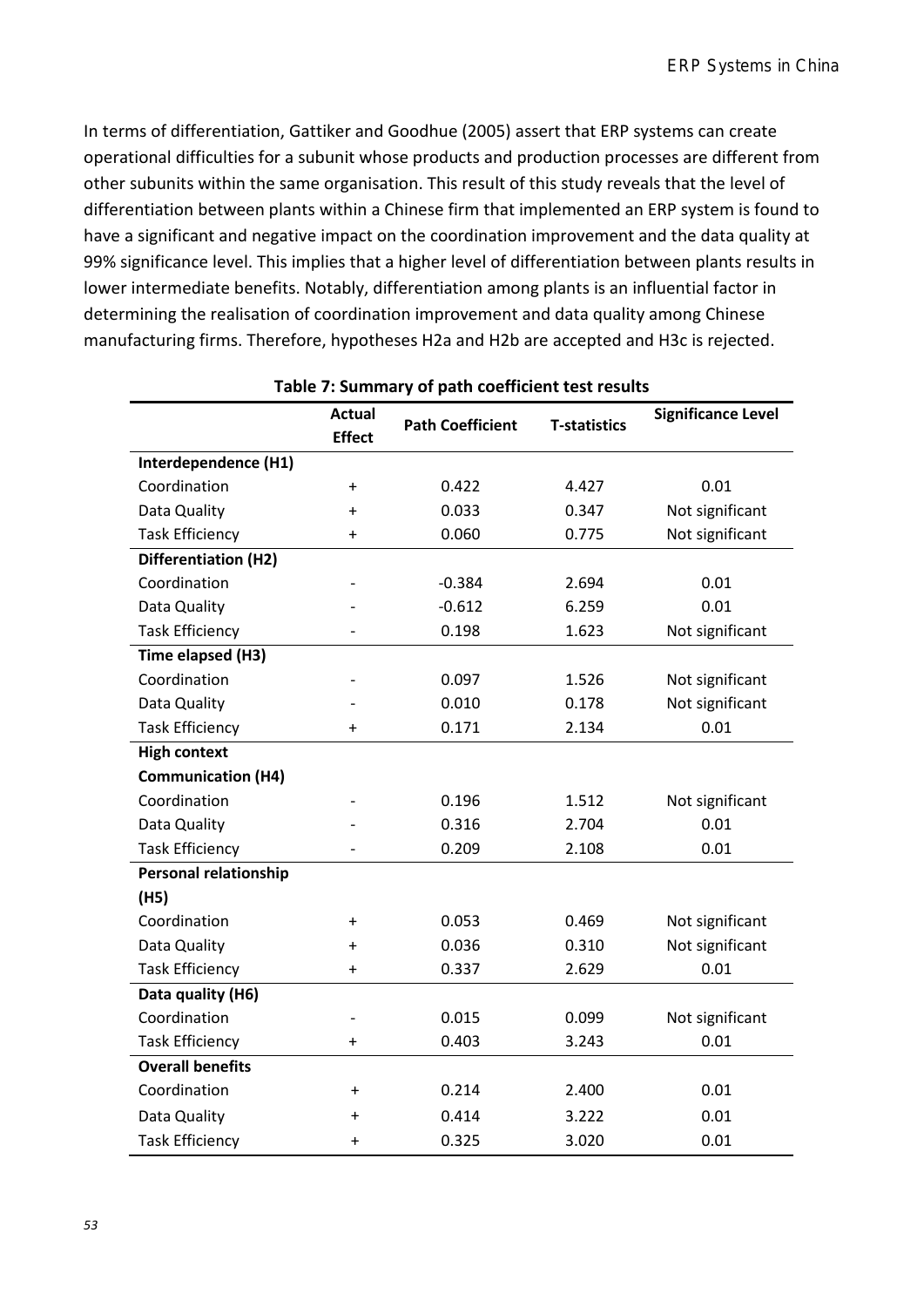These findings are largely consistent with the results of the Gattiker and Goodhue's (2005) study. Firms could gain greater intermediate benefits from ERP systems when differentiation among plants is low and interdependence is high. To improve work coordination among plants, firms need to consider the interdependence and differentiation between plants when implementing ERP systems. Moreover, the results demonstrate that time elapsed since ERP implementation has a significant impact on task efficiency. Hypothesis 3c is accepted, while hypotheses 3a and 3b are rejected. This implies that the longer time has elapsed since the ERP has gone live, the higher the task efficiency. Although this relationship is relatively weaker in this study, the result conforms to the findings of Gattiker and Goodhue (2005). In addition, Bendoly and Jacobs (2005) also suggest that time itself is a critical prerequisite for extracting value from ERP and that value derived from using ERP is consistent with the time spent on using the system.

In relation to the high context communication characterising Chinese culture, hypothesis 4a is rejected, while hypotheses 4b and 4c are accepted. The results of this study, therefore demonstrate that high context communication could reduce the intermediate benefits in terms of the data quality and the task efficiency, but it does not reduce coordination processes. It is likely therefore that the system complements existing communication channels in this high context environment. Beyerlein et al. (2005) assert that people in HC cultures rely on situational cues for meaning when communicating with others, hence nonverbal cues, such as position or status, convey messages more powerfully than do spoken or written words. While ERP systems promote a systematic process in an organisation by documenting all transactions in an integrated platform, Chinese employees still prefer face-to-face interaction rather than utilising ERP systems when communicating with their colleagues. Consequently, the intermediate benefits of ERP systems in terms of improving data quality and task efficiency will be reduced in an environment where faceto-face communication is preferred to electronic communication through ERP systems. Interestingly, the results indicate that personal relationship/guanxi has a significant and positive impact on the task efficiency (path coefficient = 0.337). Thus, hypothesis 5c is accepted, while hypotheses 5a and 5b are rejected. It may be possible that employees use guanxi to stimulate the use of ERP systems. Similarly, Liang and colleagues (2007) assert that normative pressures which are exerted by top managers' personal relationships with their counterparts in other organisations and officials in various government agencies could impact the level of ERP usage.

These findings enhance our understanding of Chinese culture and extend upon Avison and Malaurent's study (2007) on ERP implementation in China. The authors found that Chinese culture presents barriers to ERP implementation success in terms of communication and language. Due to a relative English language deficiency in the Chinese workplace, Chinese employees may be reluctant to use ERP systems with their colleagues because they may be concerned with losing face due to misunderstandings, particularly when such communication is electronically mediated. In addition, a high context communication of Chinese culture makes it more difficult for Chinese employees to use ERP systems. Xue and colleagues (2010) assert that language and communication are a major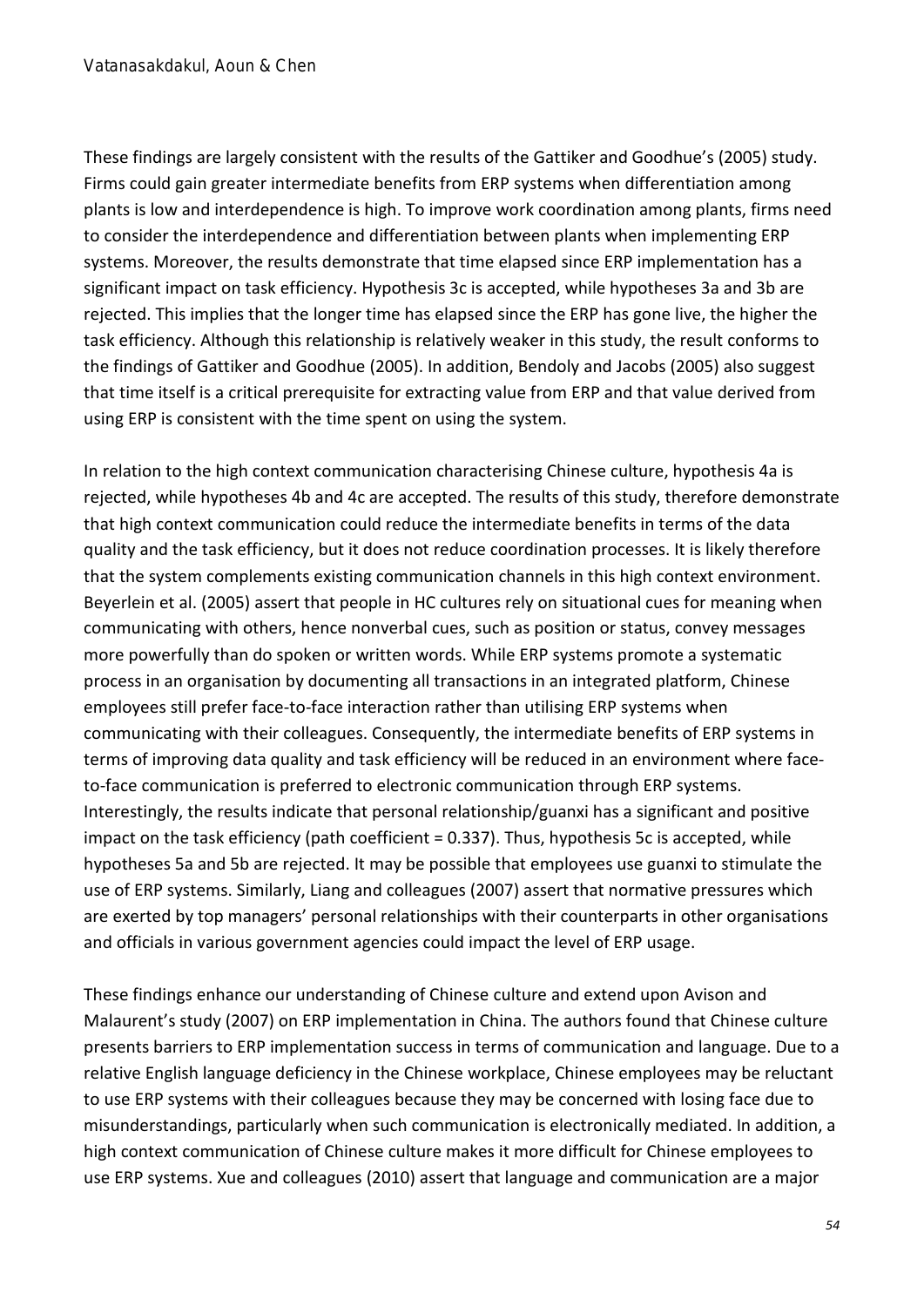challenge in promoting the use of ERP systems. Chinese language is often difficult to translate to English. Inaccurate translations may result in confusion and conflict. This could perhaps explain, in part, why Chinese people prefer face-to-face communication rather than the use ERP systems.

Our study also explored the relationship among intermediate benefit variables. The results indicate a significant relationship between the data quality and task efficiency. Thus, hypothesis 6b is accepted and could be validated by Starinsky's (2003) assertion that data quality is a fundamental principle which determines the success of an organisation when implementing ERP systems. Olson (2003) also takes the view that better data quality provided by ERP systems can increase the task efficiency among plants within an organisation. However, unlike Gattiker and Goodhue's findings (2005), the relationship between coordination improvement and data quality was not found in this study.

Hypotheses 7a, 7b and 7c are all accepted. Coordination improvement, data quality and task efficiency have significant impact on overall benefits. These three factors together constitute a substantial amount ( $R^2$  = 0.614) of the variance of plant-level overall benefit. Among these factors, data quality has the most impact on the overall benefits (0.414 of path coefficient), followed by task efficiency (0.325) and coordination improvement (0.214). This implies that data quality has the most impact on the overall benefits of ERP systems, while coordination improvement is the least impacting. This strongly reinforces the importance of data quality in reaping the targeted benefits from ERP systems. Data quality is negatively related to differentiation and high context communication. This implies that the data quality can be improved when differentiation between plants and high context communication are low. In terms of task efficiency, it is positively related to time elapsed since ERP implementation, and personal relationship and negatively related to high context communication.

The relationship between time elapsed since implementation and task efficiency is relatively weak in the Chinese context (path coefficient = 0.171). This could imply a lower significance as compared to Gattiker and Goodhue's (2005) study, which found that the longer the time since firms have implemented ERP systems, the more likely they are to receive greater benefits as employees would be more familiar with the systems. In addition, over time, firms can benefit from guanxi networks geared toward using ERP systems and hence lead to better task efficiency outcomes. However, high context communication in the Chinese culture could hinder the task efficiency as Chinese employees may prefer face-to-face communication as opposed to using ERP systems. The level of interdependence and differentiation among plants in a manufacturing firm will determine the degree of coordination improvements when ERP systems are implemented. Furthermore, control variables were tested and did not show significant impact on the model.

## **Discussion**

Our results highlight a high degree of consistency with Gattiker and Goodhue's (2005) model, but also expand on such model by incorporating cultural factors, hence enabling further investigation of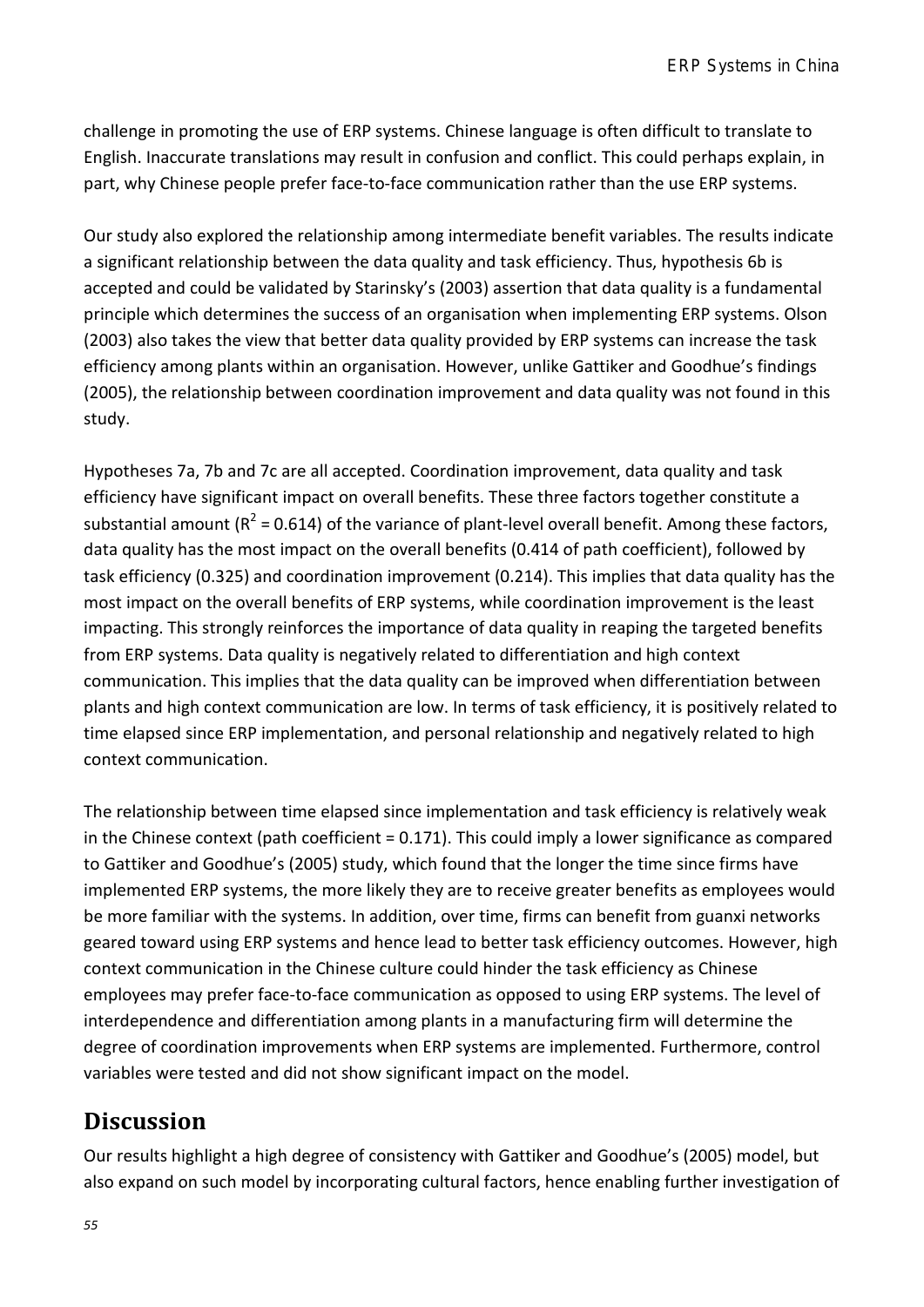ERP systems in different cultural contexts. Moreover, our findings suggest that data quality is a fundamental intermediate benefit contributing to the overall benefits of ERP systems in organisations.

The results demonstrate a consistency with Gattiker and Goodhue's (2005) in pointing out the positive influence of the interdependence among plants on coordination improvements, as well as noting the negative influence of differentiation on such improvements. Operational synergies among plants are therefore important to attain coordination improvements, and should be investigated, analysed, and modeled by systems engineers, business analysts, and operational managers in order to contribute to the attainment of ERP benefits. Likewise, similar to Gattiker and Goodhue's (2005), longer time of using ERP systems is found to have a positive influence on task efficiency, as staff becomes more proficient in using the systems.

On the other hand, our extended model demonstrates a more complex relationship between culture and ERP benefits. Our analysis indicates the positive effect of personal relationships which may assist in promoting task efficiency, possibly through decision makers mobilising their personal networks towards standardising tasks and procedures through the systems. Conversely, the negative effects of high context communication are significant, as they are likely to detract from the reliance on ERP systems in a context where indirect communication is taken as part of the social norm and relied upon for determining the underlying messages. Obviously, communication through an ERP system assume and encode a rationalist perspective based on direct quantitative modes of communication, which would likely clash with the high context communication characterising the Chinese context. This may contribute to the negative effects of such predisposition on data quality and task efficiency factors.

Moreover, while the positive influence between data quality and task efficiency is clear and consistent with previous findings by Gattiker and Goodhue (2005), the fact that no significant relationship was detected between data quality and coordination improvements in the Chinese context conflicts with the findings in the US context and necessities further investigation. We posit that this may be driven by cultural practices that promote coordination improvements outside the scope of the ERP system and hence is perceived as independent from the data quality improvements generated by the system itself – which will indeed require more investigation into the complex intertwining between culture and ERP systems' operations and benefits.

Finally, it is imperative to note the congruence in our findings with Gattiker and Goodhue (2005) in relation to the relationship between intermediate benefits and the overall benefits of ERP systems at a plant level. This further validates the need to consider intermediate benefits, by researchers and practitioners alike, as important intermediaries to achieving overall benefits and potential success. Notably, the inclusion of data quality as an intermediate benefit seems essential, particularly given its higher contribution to overall benefits in our study as compared to task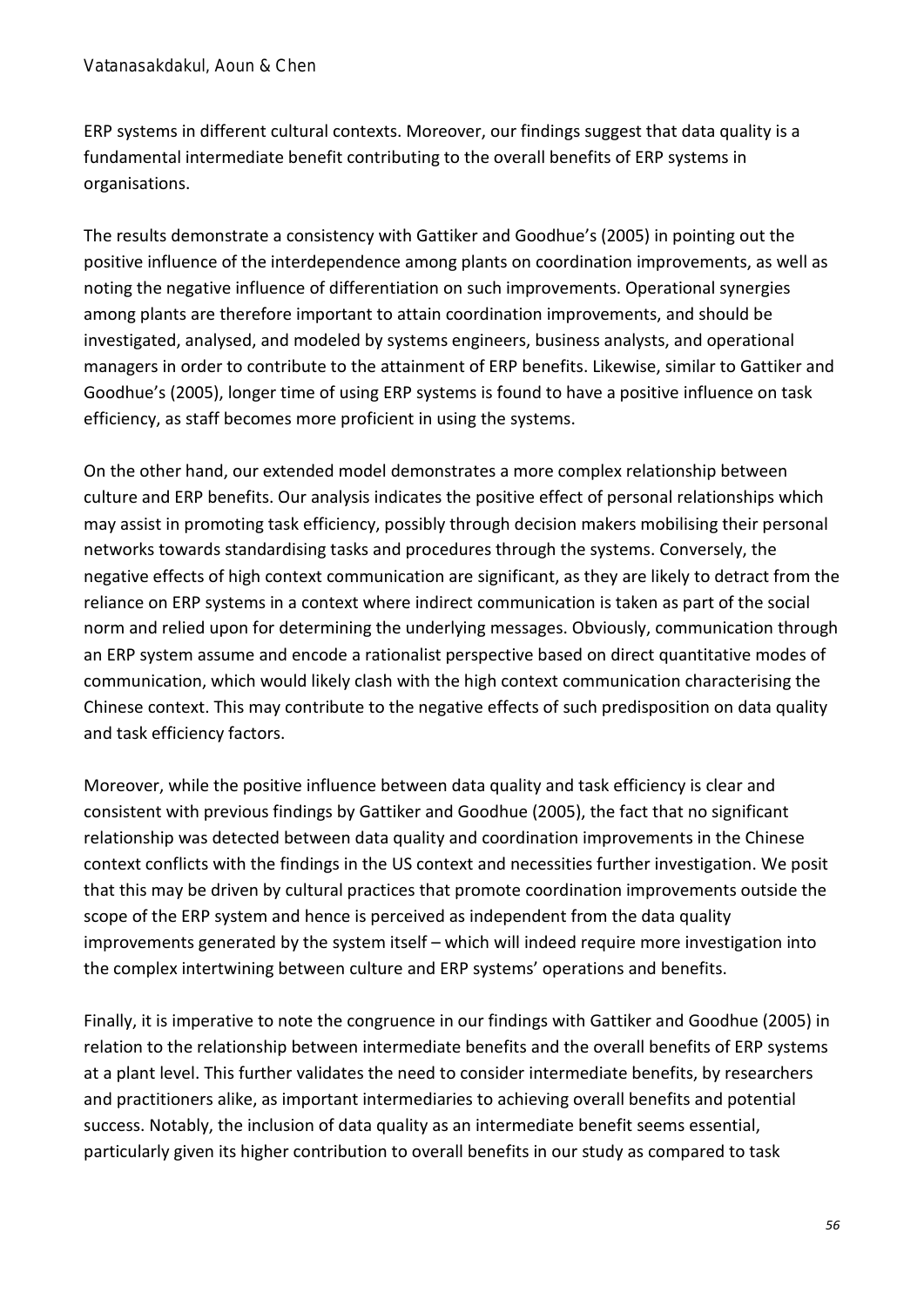efficacy, and coordination improvements, making it an essential element for improved analysis and deliberation for future studies.

## **Conclusion**

This research investigated the factors affecting ERP system use at a plant-level. The findings indicate that interdependence, differentiation, the period of using ERP systems, high context cultural and personal relationship can explain how ERP system use among plants is varied in terms of coordination improvement, data quality and task efficiency. We found that Chinese cultural values have proven to have a substantial impact on the intermediate benefits of ERP systems. Firms could gain greater intermediate benefits from ERP systems when they are implemented in a low context communication culture and a high personal relationship context. This research and its findings may hold important implications for both academics and practitioners.

A key theoretical implication of this research relates to the extension of Gattiker and Goodhue's (2005) model to incorporate cultural variables - personal relationships and high context communication. Both variables were derived from established cultural theories and suit the Chinese cultural context. This study also provides a comparison between the Gattiker and Goodhue's (2005)'s study on ERP systems among US manufacturing firms and Chinese manufacturing firms. Overall, the result of this study shows highly consistent results on factors contributing the intermediates effects and performance between the two contexts. Moreover, the study also contributes to advancing understanding of ERP systems in China by providing empirical evidence from the Chinese manufacturing sector. The micro-focus on manufacturing plants also enriches the understanding of mediating factors leading to overall ERP benefits. Finally, the research focuses on the use stage of ERP systems, while the bulk of prior research was focused on adoption (implementation) issues. This study contributes to understanding the utilisation and organisational benefits ensuing adoption if ERP systems.

The findings discussed above hold important lessons for Chinese organisations deploying ERP systems. Firms should ensure that the business processes and salient policies between plants are synchronised and aligned, as smaller differentiation would lead to better data quality and efficiency. Furthermore, the influence of the time period of using ERP systems on task efficiency implies that an adequate program of organisational learning and training to use ERP systems should be encouraged. Another implication relates to guanxi. Plant managers can indeed use guanxi as an ERP system enabler, by using their personal relationships with stakeholders, particularly employees to encourage ERP system uptake and utilisation as well as acknowledge key individuals and groups responsible for the achievement of intermediate benefits (Liang et al., 2007). Over time this may create a virtuous cycle of favors and public acknowledgements that helps attain greater ERP system utilisation and benefits.

This study has been limited to Chinese manufacturing industry. This study can be extended by using a larger sample size, a variety of industrial contexts and a greater coverage of regions and provinces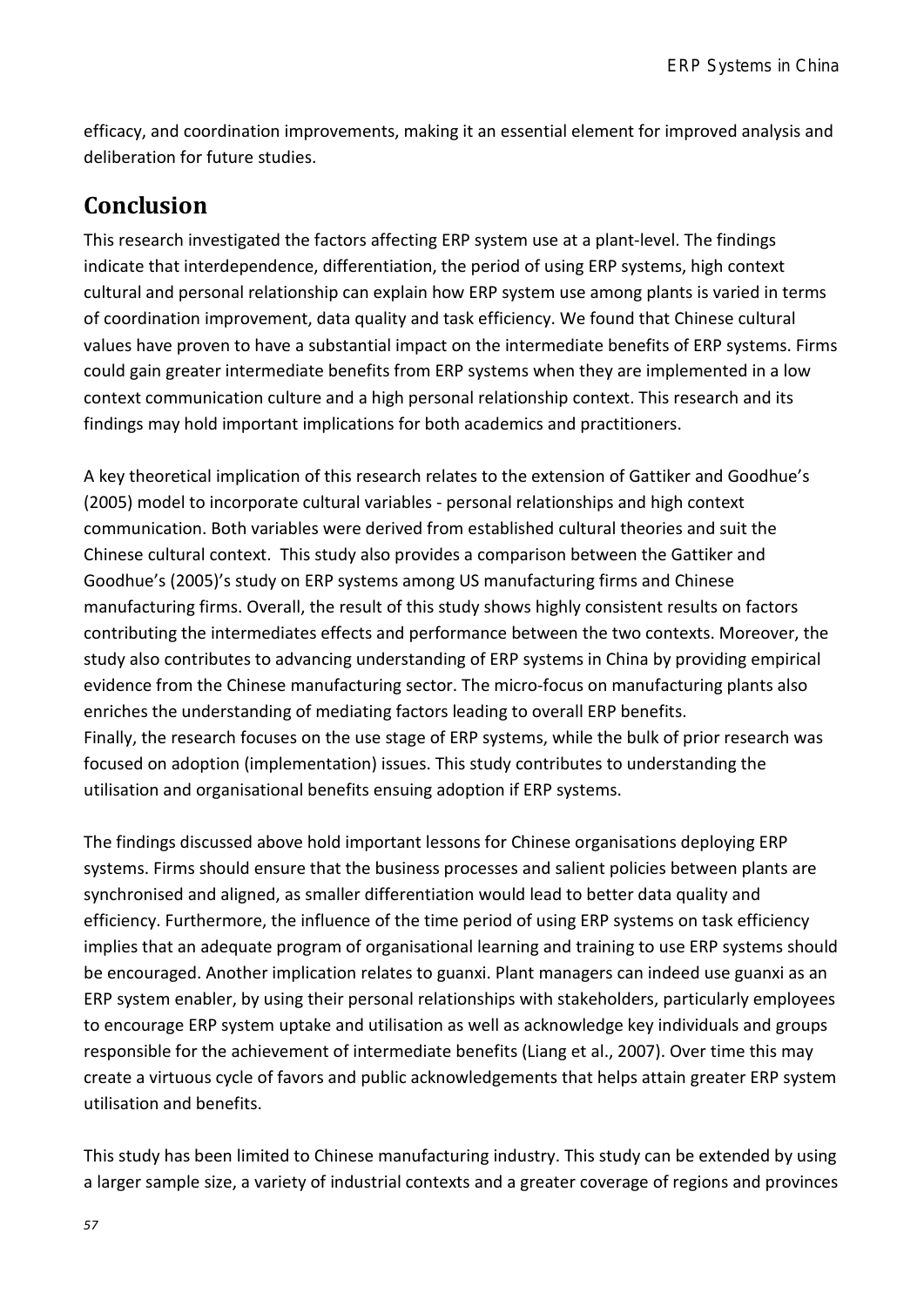in China. Although the three selected provinces have a stronger manufacturing base, an extension of this study to other provinces may be beneficial for a complete understanding of the entire Chinese manufacturing sector. In addition, other organisational aspects such as support from top management (Zhu et al., 2010) could be introduced and thoroughly investigated in future studies. Moreover, measurement of all variables had been performed at organisational level. While the Chinese cultural variables were assessed at the individual level, which presents a limitation. Although we targeted the boundary spanners, such as plant managers, to represent their overall attitude about the plants and its culture, future research should target a wider range of stakeholders. We suggest that such a research can be conducted through qualitative methods that may help in explaining our unexpected findings (the missing relationships between guanxi, on one side, and data quality and coordination improvement).

Finally, the fact that the majority of respondents reported using locally developed ERP systems poses a new question: Does the homegrown ERP software incorporate local cultural values or simply mimic western models? This question would yield interesting answers that would further elaborate upon our findings, and may further explain the deployment of ERP systems in Chinese manufacturing.

## **REFERENCES**

- Ake, K., Clemons, J., Cubine, M., & Lilly, B. (2003). *Information Technology for Manufacturing: Reducing Costs and Expanding Capabilities*. Boca Raton, FL: CRC Press.
- Avison, D., & Malaurent, J. (2007). Impact of cultural differences: A case study of ERP introduction in China. *International Journal of Information Management, 27*(5), 368-374.
- Bendoly, E., Bachrach, D. G., Wang, H., & Zhang, S. (2006). ERP in the minds of supervisors: Joint roles of task interdependence and cultural norms. *International Journal of Operations and Production Management, 26*(5), 558-578.
- Bendoly, E., & Jacobs, F. R. (2005). *Strategic ERP Extension and Use*. Stanford, Calif.: Stanford Business Books.
- Beyerlein, M. M., Beyerlein, S. T., & Kennedy, F. A. (2005). *Collaborative Capital : Creating Intangible Value*. Amsterdam; Oxford: Elsevier JAI.
- Botta-Genoulaz, V., Millet, P. A., & Grabot, B. (2005). A survey on the recent research literature on ERP systems. *Computers in Industry, 56*(6), 510-522.
- Burton, R. M., & Obel, B. (2004). *Strategic Organizational Diagnosis and Design : The Dynamics of Fit*. Boston: Kluwer.
- Chen, Y.-H., Wu, J.-J., & Chung, Y.-S. (2008). Cultural impact on trust: A comparison of virtual communities in China, Hong Kong and Taiwan. *Journal of Global Information Technology Management, 11*(1), 28-48.
- Chou, S. & Chang, Y. (2008) .The implementation factors that influence the ERP. *Decision Support Systems*, *46*, 149–157
- Daft, R. L., & Lengel, R. H. (1986). Organizational Information Requirements, Media Richness and Structural Design. *Management Science, 32*(5), 554-571.
- Dickover, R. D. (2009). Interdependence and differentiation: Evaluating a structured equation model for Enterprise Resource Planning system business impact using a public sector environment. PhD, Capella University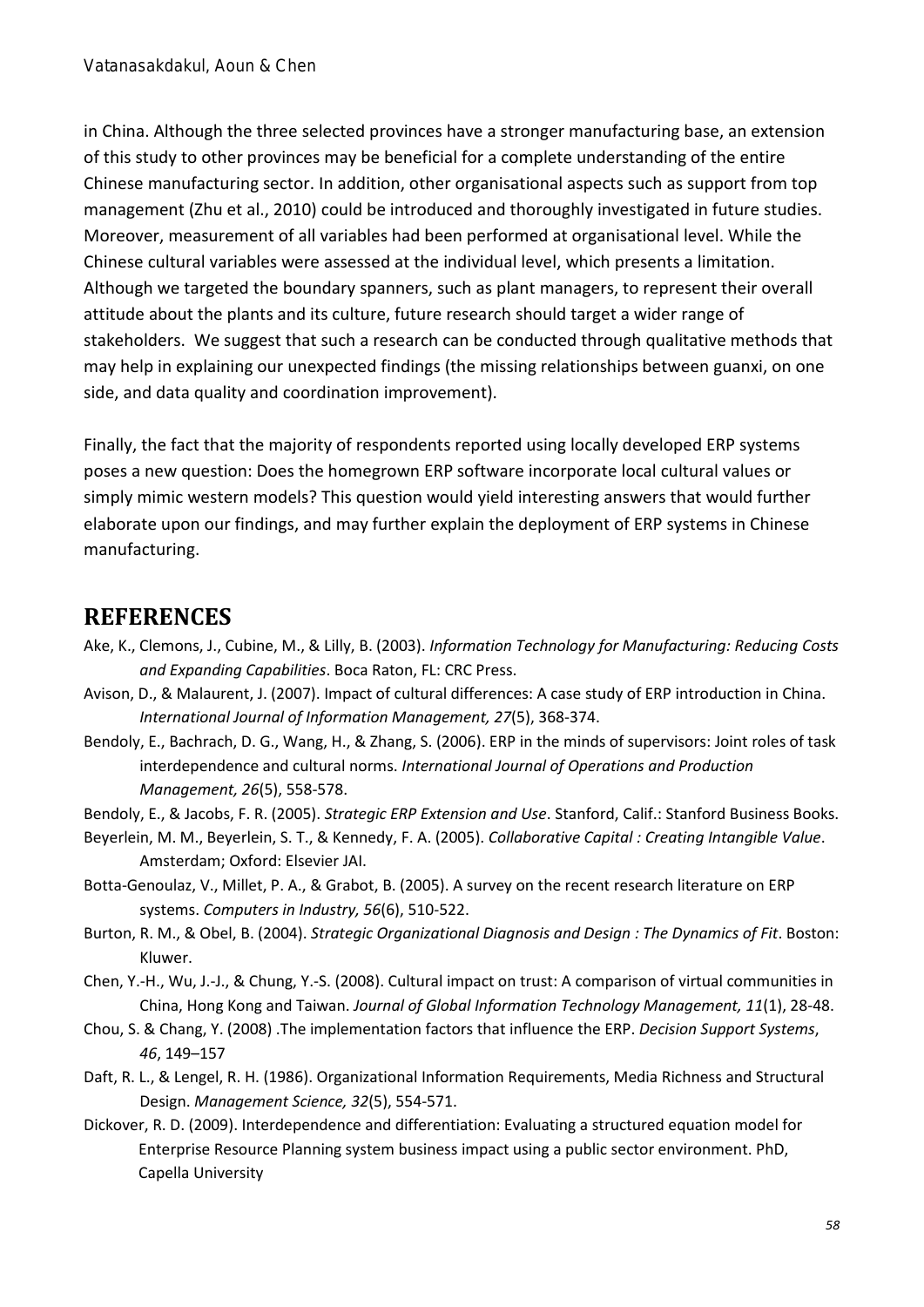- Ehie, I. C., & Madsen, M. (2005). Identifying critical issues in enterprise resource planning (ERP) implementation. *Computers in Industry, 56*(6), 545-557.
- Galbraith, J. R. (1973). *Designing Complex Organizations*. Boston, MA: Addison-Wesley
- Gattiker, T. F., & Goodhue, D. L. (2005). What Happens After ERP Implementation: Understanding The Impact of Interdependence and Differentiation on Plant-level Outcomes. *MIS Quarterly, 29*(3), 559- 585.
- Giachetti, R. E. (2006). Understanding interdependence in enterprise systems: A model and measurement formalism, *Lecture Notes in Computer Science (including subseries Lecture Notes in Artificial Intelligence and Lecture Notes in Bioinformatics)* (Vol. 4103 LNCS, pp. 261-272).
- Greeff, G., Ghoshal, R., & NetLibrary, I. (2004). *Practical E-manufacturing and supply chain management*. Oxford; Burlington, MA: Newnes.
- Hakkinen, L., & Hilmola, O.P. (2008). ERP evaluation during the shakedown phase: lessons from an aftersales division. *Information Systems Journal, 18*(1), 73-100.
- Hall, E. T. (1976). *Beyond Culture*. Garden City, N.Y.: Anchor Press.
- Heales, J., Cockcroft, S., & Raduescu, C. (2004). The influence of national culture on the level and outcome of IS development and decision *Journal of Global Information Technology Management, 7*(4), 3-28.
- Huang, Z., & Palvia, P. (2001). ERP implementation issues in advanced and developing countries. *Business Process Management Journal, 7*(3), 276-284.
- Jacobs, F. R., & Bendoly, E. (2003). Enterprise resource planning: Developments and directions for operations management research. *European Journal of Operational Research, 146*(2), 233-240.
- Kangas, K. (2003). *Business strategies for information technology management*. Hershey, Pa.: IRM Press.
- Liang, H., Saraf, N., Hu, Q., & Xue, Y. (2007). Assimilation of enterprise systems: The effect of institutional pressures and the mediating role of top management. *MIS Quarterly: Management Information Systems, 31*(1), 59-87.
- Luo, Y. (2007). *Guanxi and Business*. New Jersey: World Scientific.
- Marble, R. P., & Lu, Y. (2007). Culturalizing enterprise software for the Chinese context: An argument for accommodating guanxi-based business practices. *International Journal of Production Economics, 107*(2), 364-379.
- Moon, Y. B. (2007). Enterprise Resource Planning (ERP): A review of the literature. *International Journal of Management and Enterprise Development, 4*(3), 235-264.
- Nicolaou, A. (2004). Quality of post implementation review for enterprise resource planning systems. *International Journal of Accounting Information Systems, 5*(1), 25-49.
- Olson, J. E. (2003). *Data Quality The Accuracy Dimension*. San Francisco: Morgan Kaufmann.

Pairat, R., & Jungthirapanich, C. (2005). *A chronological review of ERP research: An analysis of ERP inception, evolution, and direction.* Paper presented at the IEEE International Engineering Management Conference.

- Puigjaner, L., & Heyen, G. (2006). *Computer Aided Process and Product Engineering*. Weinheim: Wiley-VCH-Verl.
- Shang, S., & Seddon, P. B. (2002). Assessing and managing the benefits of enterprise systems: the business manager's perspective. *Information Systems Journal, 12*(4), 271-299.
- Shi, J. J., Lee, D.-E., & Kuruku, E. (2008). Task-based modeling method for construction business process modeling and automation. *Automation in Construction, 17*(5), 633-640.
- Soh, C., Kien, S. S., Tay-Jap, J. (2000). Enterprise resource planning: cultural fits and misfits: is ERP a universal solution? *Communications of the ACM*, *43(4),* 47-51.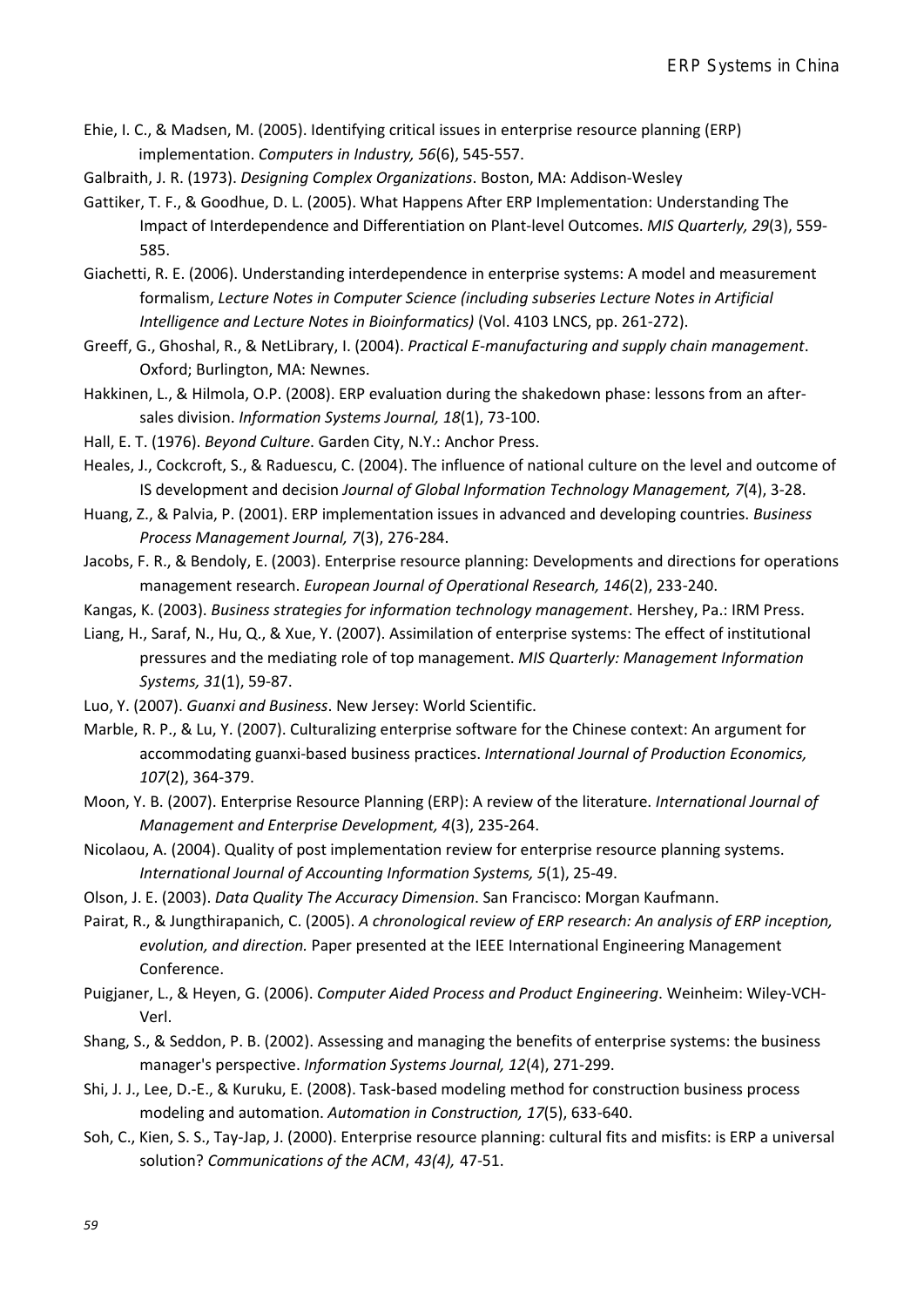- Starinsky, R. W. (2003). *Maximizing Business Performance Through Software Packages: Best Practices for Justification, Selection, and Implementation*. Boca Raton, FL: Auerbach.
- Vatanasakdakul, S. (2007). *An investigation of the appropriateness of Internet technology for inter-firm communication in Thailand.* University of New South Wales, Sydney.
- Vosburg, J., & Kumar, A. (2001). Managing dirty data in organizations using ERP: lessons from a case study. *Industrial Management & Data Systems, 101*(1), 21-31.
- Wang, C., Xu, L., Liu, X., & Qin, X. (2005). ERP research, development and implementation in China: an overview. *International Journal of Production Research, 43*(18), 3915 - 3932.
- Woo, H. S. (2007). Critical success factors for implementing ERP: The case of a Chinese electronics manufacturer. *Journal of Manufacturing Technology Management, 18*(4): 431-442.
- Xin, J. H., & Wenjie, W. (2007). *Factors affecting adoption of ERP in China.* Paper presented at the CIMCA 2006: International Conference on Computational Intelligence for Modelling, Control and Automation, Jointly with IAWTIC 2006: International Conference on Intelligent Agents Web Technologies.
- Yusuf, Y., Gunasekaran, A., & Wu, C. (2006). Implementation of enterprise resource planning in China. *Technovation, 26*(12), 1324-1336.
- Zhang, J., & Wang, L. (2008). *Connection Between Firm's Performance and ERP Implementation - Based on Data of China Listed Companies*: SSRN.
- Zhang, Z., Lee, M. K. O., Huang, P., Zhang, L., & Huang, X. (2005). A framework of ERP systems implementation success in China: An empirical study. *International Journal of Production Economics, 98*(1), 56-80.
- Zhu, Y., Li, Y., Wang, W.& Chen, J. (2010). What leads to post-implementation success of ERP? An empirical study of the Chinese retail industry. *International Journal of Information Management, 30,* 265–276

## **Appendix**

## **Survey questionnaire**

#### **Interdependence**

| <b>INTERDE1</b>        | If this plant's communication links to other plants were disrupted things would quickly |
|------------------------|-----------------------------------------------------------------------------------------|
|                        | get very difficult.                                                                     |
| <b>INTERDE2</b>        | Frequent information exchanges with other plants are essential for this plant to do its |
|                        | job.                                                                                    |
| <b>INTERDE3</b>        | Close coordination with other plants is essential for this plant/branch to successfully |
|                        | do its job.                                                                             |
| <b>Differentiation</b> |                                                                                         |
| DIFF1                  | Overall, how do you rate the difference in size between your plant and other plants?    |
| DIFF <sub>2</sub>      | The degree to which products are made to customer specifications, instead of to stock.  |
| DIFF3                  | The number of new design introductions per month.                                       |

## DIFF4 The average number of design changes per month.

#### **Personal relationship**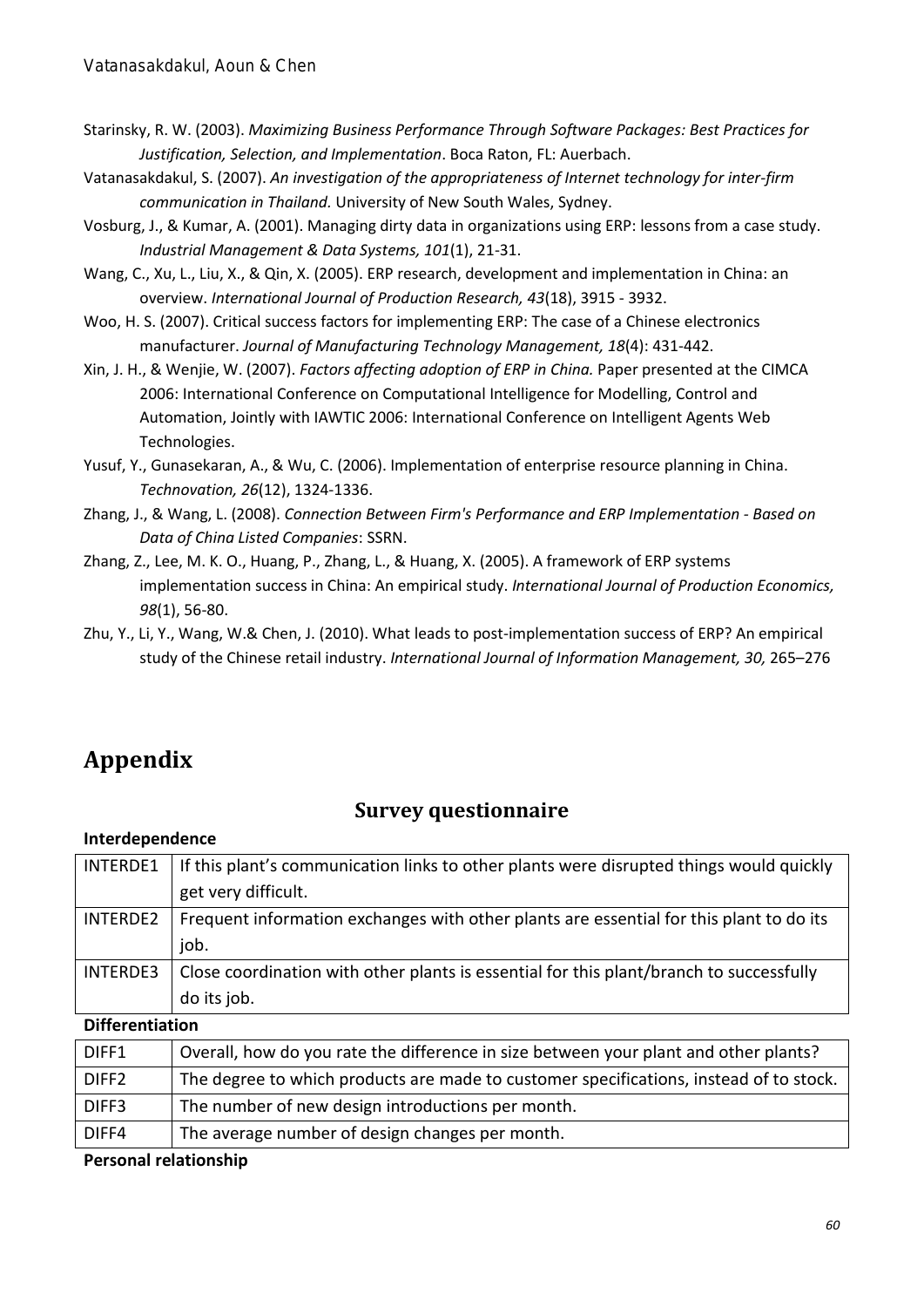| PSNREL1 | Establishing personal relationship is important to me.                               |
|---------|--------------------------------------------------------------------------------------|
| PSNREL2 | I prefer to establish personal relationship for communicating with my colleagues in  |
|         | other plants rather than using the ERP system.                                       |
| PSNREL3 | Establishing personal relationship with my colleagues in other plants/branches would |
|         | help me complete tasks more efficiently than using the ERP system.                   |

### **High context communication**

| $\mid$ HOLCCOM1 $\mid$ The decision making process in my company is centralised.       |
|----------------------------------------------------------------------------------------|
| HOLCCOM2   I often follow the decisions made by my superiors.                          |
| HOLCCOM4   There is little need to communicate with other plants/branches on decisions |
| stipulated by top management.                                                          |

#### **Coordination improvement**

| COODIMP1   ERP helps this plant adjust to changing conditions within other plants/branches. |
|---------------------------------------------------------------------------------------------|
| COODIMP2   ERP has improved this plant's coordination with other plants/branches.           |
| COODIMP3   ERP helps this plant synchronise with other plants/branches.                     |
|                                                                                             |

## **Task efficiency**

| TASKEF1 | Since we implemented ERP, plant employees such as buyers, planners and production     |
|---------|---------------------------------------------------------------------------------------|
|         | supervisors need less time to do their jobs.                                          |
| TASKEF2 | ERP saves time in jobs like production, material planning and production management.  |
| TASKEF3 | Now that we have ERP it is more time-consuming to do work like purchasing, planning   |
|         | and production management.                                                            |
| TASKEF4 | ERP helps plant/branch employees like buyers, planners, and production supervisors to |
|         | be more productive.                                                                   |

#### **Data Quality**

| DATAQUA1 | The information from the ERP system has numerous accuracy problems that make it           |
|----------|-------------------------------------------------------------------------------------------|
|          | difficult for employees to do their jobs.                                                 |
| DATAQUA2 | The information that the ERP system provides to employees in this plant/branch is         |
|          | accurate.                                                                                 |
| DATAQUA3 | The ERP data that plant employees (planners, supervisors, etc.) use or would like to      |
|          | use are accurate enough for their purposes.                                               |
| DATAQUA4 | It is difficult for plant employees to do their jobs effectively because some of the data |
|          | they need are missing from the ERP system.                                                |

### **Overall benefits**

| PLOI1             | In terms of its business impacts on this plant, the ERP system has been a success. |
|-------------------|------------------------------------------------------------------------------------|
| PLOI2             | ERP has seriously improved this plant/branch's overall business performance.       |
| PLO <sub>13</sub> | ERP has had a significant positive effect on this plant.                           |
| PLOI5             | Overall, ERP has provided significant benefits to this plant.                      |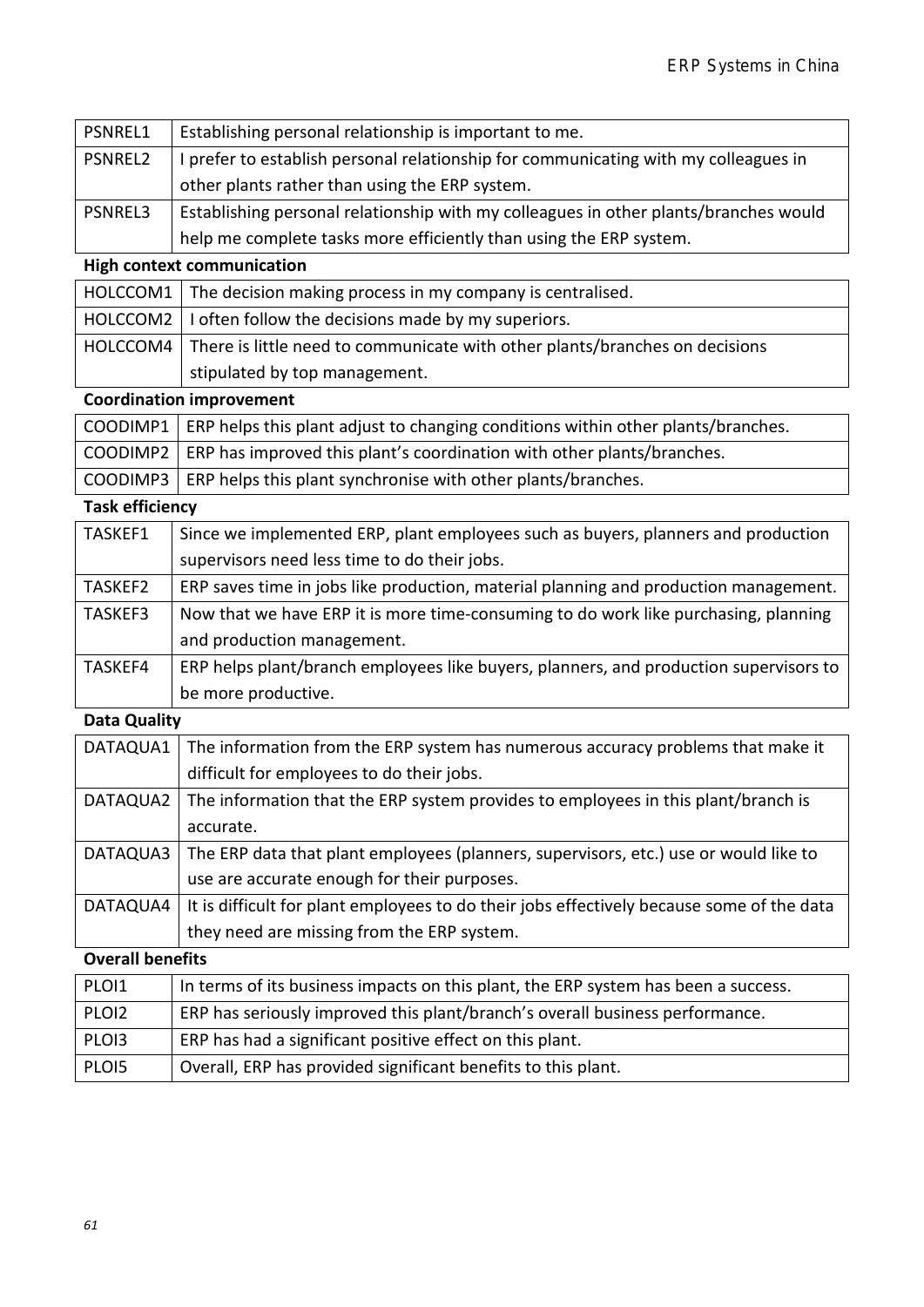|                              |                                         | Frequency      | Percent |
|------------------------------|-----------------------------------------|----------------|---------|
| <b>Type of manufacturing</b> | Industrial machines and equipment       | 22             | 27.8    |
| industry                     | Domestic electronic appliances          | 12             | 15.2    |
|                              | Textile                                 | 10             | 12.7    |
|                              | Apparel                                 | 5              | 6.3     |
|                              | Petroleum refining and related products | 3              | 3.8     |
|                              | Primary or fabricated metal products    | 5              | 6.3     |
|                              | Motor vehicles                          | $\overline{2}$ | 2.5     |
|                              | Cosmetics                               | $\mathbf{1}$   | 1.3     |
|                              | Commodities                             | $\mathbf{1}$   | 1.3     |
|                              | Others                                  | 18             | 22.8    |
| <b>Company size</b>          | Small (0-300 full-time employees)       | 18             | 22.8    |
|                              | Medium (301-2000)                       | 51             | 64.6    |
|                              | Large (>2000)                           | 10             | 12.7    |
| Number of plants in the      | 2-4 plants                              | 17             | 21.5    |
| company                      | 5-7 plants                              | 23             | 29.1    |
|                              | 7-9 plants                              | 21             | 26.6    |
|                              | >9 plants                               | 18             | 22.8    |
| Number of full-time          | $0 - 100$                               | 43             | 54.4    |
| employees in the             | 101-200                                 | 9              | 11.4    |
| plant/branch                 | 201-300                                 | 10             | 12.7    |
|                              | 301-400                                 | 6              | 7.6     |
|                              | >400                                    | 10             | 12.7    |
|                              | Missing                                 | $\mathbf{1}$   | 1.3     |
| <b>Source of ERP</b>         | Domestic                                | 53             | 67.1    |
|                              | International                           | 23             | 29.1    |
|                              | Custom made by internal IT department   | $\overline{2}$ | 2.5     |
|                              | Missing                                 | $\mathbf{1}$   | 1.3     |
| Time elapsed since the       | <1Yr                                    | 3              | 3.8     |
| <b>ERP has been</b>          | $1-3Yrs$                                | 34             | 43.0    |
| implemented                  | 3-5Yrs                                  | 26             | 32.9    |
|                              | >5Yrs                                   | 16             | 20.3    |
| Level of ERP skills          | None                                    | 0              | 0.0     |
|                              | Very little                             | $\mathbf{1}$   | $1.3$   |
|                              | Little                                  | 7              | 8.9     |
|                              | Somewhat familiar                       | 23             | 29.1    |
|                              | Familiar                                | 34             | 43.0    |
|                              | Very familiar                           | 9              | 11.4    |
|                              | Expert                                  | 5              | 6.3     |

### **Table 2: Additional characteristics of the sample**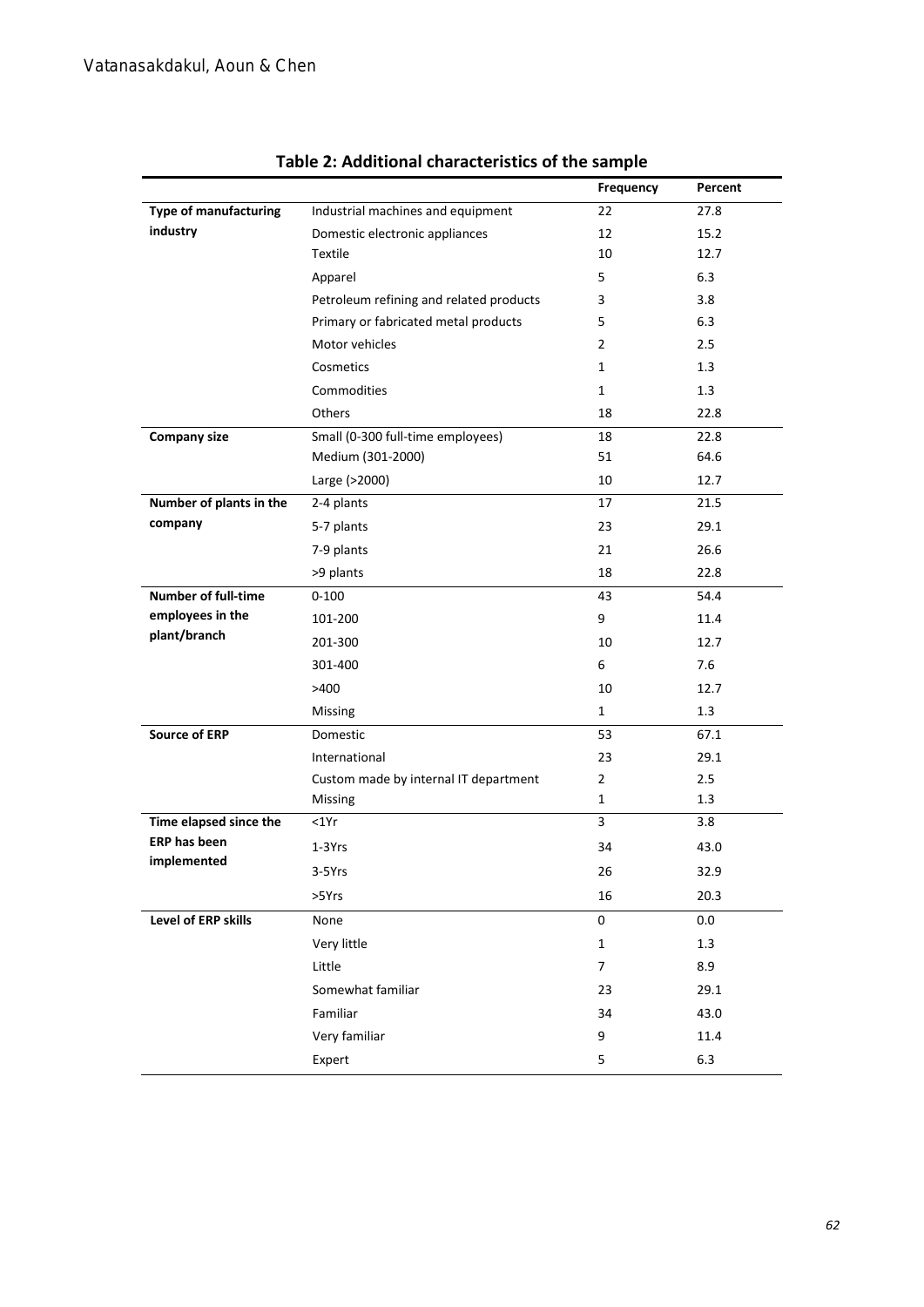| <b>Measures</b>                   | No of | Min.           | Max.           | Mean | <b>Std. Deviation</b> |
|-----------------------------------|-------|----------------|----------------|------|-----------------------|
|                                   | items |                |                |      |                       |
| Interdependence                   | 3     |                |                |      |                       |
| INTERDE1                          |       | 2              | 7              | 5.35 | 1.075                 |
| INTERDE2                          |       | $\overline{2}$ | $\overline{7}$ | 5.66 | 0.815                 |
| INTERDE3                          |       | $\overline{2}$ | 7              | 5.54 | 0.945                 |
| <b>Differentiation</b>            | 4     |                |                |      |                       |
| DIFF1                             |       | $\mathbf{1}$   | $\overline{7}$ | 4.72 | 1.617                 |
| DIFF <sub>2</sub>                 |       | $\mathbf{1}$   | 7              | 4.68 | 1.668                 |
| DIFF3                             |       | $\overline{2}$ | 7              | 4.76 | 1.232                 |
| DIFF4                             |       | 2              | 7              | 5.00 | 1.423                 |
| <b>Personal Relationship</b>      | 3     |                |                |      |                       |
| PSNREL1                           |       | 1              | 7              | 5.84 | 0.993                 |
| PSNREL2                           |       | $\overline{2}$ | 7              | 4.78 | 1.216                 |
| PSNREL3                           |       | $\overline{2}$ | 7              | 4.76 | 1.040                 |
| <b>High Context Communication</b> | 3     |                |                |      |                       |
| HCCOM1                            |       | $\overline{2}$ | 7              | 3.77 | 1.493                 |
| HCCOM2                            |       | 1              | 7              | 3.22 | 1.411                 |
| HCCOM3                            |       | 1              | 7              | 3.11 | 1.414                 |
| <b>Task Efficiency</b>            | 4     |                |                |      |                       |
| TASKEF1                           |       | $\overline{2}$ | 6              | 4.81 | 1.099                 |
| TASKEF2                           |       | 2              | 7              | 5.14 | 1.047                 |
| TASKEF3                           |       | $\overline{2}$ | 6              | 4.56 | 1.141                 |
| TASKEF4                           |       | 3              | 7              | 5.11 | 1.000                 |
| Data Quality                      | 4     |                |                |      |                       |
| DATAQUA1                          |       | 1              | 6              | 4.56 | 1.238                 |
| DATAQUA2                          |       | $\overline{2}$ | 7              | 4.91 | 1.146                 |
| DATAQUA3                          |       | 3              | 7              | 4.62 | 0.924                 |
| DATAQUA4                          |       | $\overline{2}$ | 6              | 4.43 | 1.173                 |
| <b>Coordination Improvement</b>   | 4     |                |                |      |                       |
| COODIMP1                          |       | 4              | 7              | 5.59 | 0.870                 |
| COODIMP2                          |       | 4              | 7              | 5.59 | 0.670                 |
| COODIMP3                          |       | 3              | 7              | 5.35 | 1.050                 |
| <b>Overall Benefits</b>           | 4     |                |                |      |                       |
| PLOI1                             |       | 2              | 7              | 5.15 | 1.210                 |
| PLOI2                             |       | 2              | 7              | 4.94 | 1.004                 |
| PLO <sub>13</sub>                 |       | 3              | 7              | 5.15 | 0.907                 |
| PLOI4                             |       | 4              | 7              | 4.96 | 0.898                 |

#### **Table 3: Descriptive statistics for measurement items**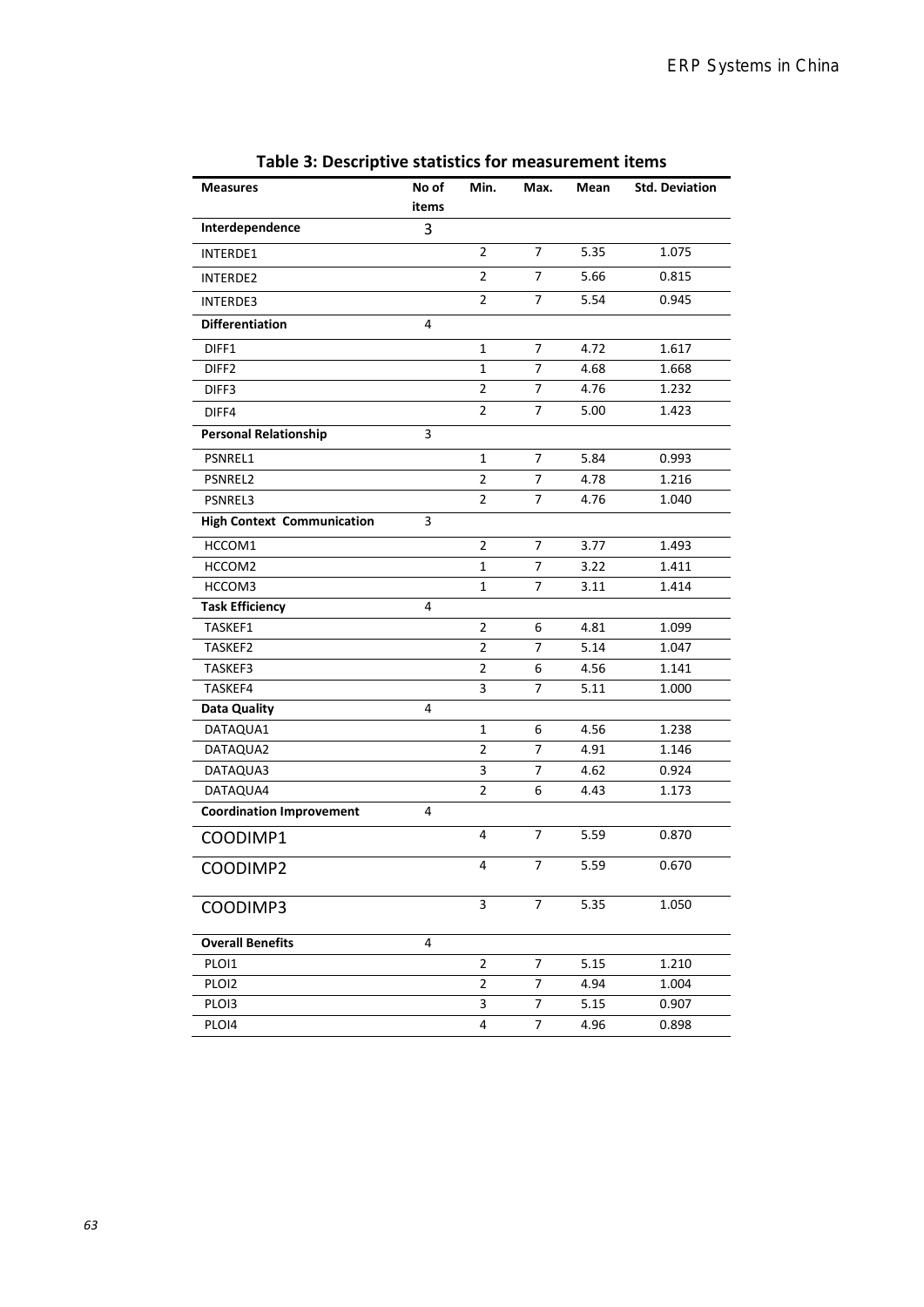| Types of<br>variables | Variables and<br>items               | <b>PLS loadings</b> | <b>T-statistics</b> | Significance<br>level | Composite<br><b>Reliability</b> | <b>AVE</b> | Cronbach<br>'s Alpha |
|-----------------------|--------------------------------------|---------------------|---------------------|-----------------------|---------------------------------|------------|----------------------|
| Independent           | Interdependence                      |                     |                     |                       | 0.886                           | 0.723      | 0.804                |
|                       | INTERDE1                             | 0.727               | 10.414              | 0.01                  |                                 |            |                      |
|                       | INTERDE2                             | 0.908               | 34.965              | 0.01                  |                                 |            |                      |
|                       | INTERDE3                             | 0.904               | 29.115              | 0.01                  |                                 |            |                      |
| Independent           | <b>Differentiation</b>               |                     |                     |                       | 0.907                           | 0.710      | 0.860                |
|                       | DIFF1                                | 0.770               | 12.451              | 0.01                  |                                 |            |                      |
|                       | DIFF <sub>2</sub>                    | 0.886               | 29.208              | 0.01                  |                                 |            |                      |
|                       | DIFF3                                | 0.835               | 23.699              | 0.01                  |                                 |            |                      |
|                       | DIFF4                                | 0.874               | 25.385              | 0.01                  |                                 |            |                      |
| Independent           | Personal                             |                     |                     |                       | 0.768                           | 0.529      | 0.579                |
|                       | Relationship                         |                     |                     |                       |                                 |            |                      |
|                       | PSNREL1                              | 0.648               | 5.177               | 0.01                  |                                 |            |                      |
|                       | PSNREL2                              | 0.669               | 3.662               | 0.01                  |                                 |            |                      |
|                       | PSNREL3                              | 0.848               | 4.782               | 0.01                  |                                 |            |                      |
| Independent           | <b>High Context</b><br>Communication |                     |                     |                       | 0.870                           | 0.693      | 0.789                |
|                       | HCCOM1                               | 0.771               | 7.908               | 0.01                  |                                 |            |                      |
|                       | HCCOM2                               | 0.944               | 14.848              | 0.01                  |                                 |            |                      |
|                       | HCCOM3                               | 0.770               | 6.736               | 0.01                  |                                 |            |                      |
| <b>Mediating</b>      | Coordination                         |                     |                     |                       | 0.845                           | 0.646      | 0.757                |
|                       | Improvement                          |                     |                     |                       |                                 |            |                      |
|                       | COODIMP1                             | 0.878               | 37.778              | 0.01                  |                                 |            |                      |
|                       | COODIMP2                             | 0.825               | 11.952              | 0.01                  |                                 |            |                      |
|                       | COODIMP3                             | 0.785               | 13.915              | 0.01                  |                                 |            |                      |
|                       | COODIMP1                             | 0.776               | 16.857              | 0.01                  |                                 |            |                      |
| <b>Mediating</b>      | Data Quality                         |                     |                     |                       | 0.881                           | 0.648      | 0.789                |
|                       | DATAQUA1                             | 0.806               | 18.081              | 0.01                  |                                 |            |                      |
|                       | DATAQUA2                             | 0.782               | 11.545              | 0.01                  |                                 |            |                      |
|                       | DATAQUA3                             | 0.808               | 20.806              | 0.01                  |                                 |            |                      |
|                       | DATAQUA4                             | 0.824               | 14.972              | 0.01                  |                                 |            |                      |
| <b>Mediating</b>      | <b>Task Efficiency</b>               |                     |                     |                       | 0.889                           | 0.667      | 0.814                |
|                       | TASKEF1                              | 0.878               | 37.778              | 0.01                  |                                 |            |                      |
|                       | TASKEF2                              | 0.825               | 11.952              | $0.01\,$              |                                 |            |                      |
|                       | TASKEF3                              | 0.785               | 13.915              | 0.01                  |                                 |            |                      |
|                       | TASKEF4                              | 0.776               | 16.857              | 0.01                  |                                 |            |                      |
| <b>Dependent</b>      | <b>Overall Benefits</b>              |                     |                     |                       | 0.880                           | 0.648      | 0.815                |
|                       | PLOI1                                | 0.828               | 24.472              | 0.01                  |                                 |            |                      |
|                       | PLOI2                                | 0.881               | 24.417              | $0.01\,$              |                                 |            |                      |
|                       | PLOI3                                | 0.731               | 7.753               | $0.01\,$              |                                 |            |                      |
|                       | PLOI4                                | 0.772               | 14.911              | 0.01                  |                                 |            |                      |

#### **Table 4: A summary of statistics for evaluating measurement model**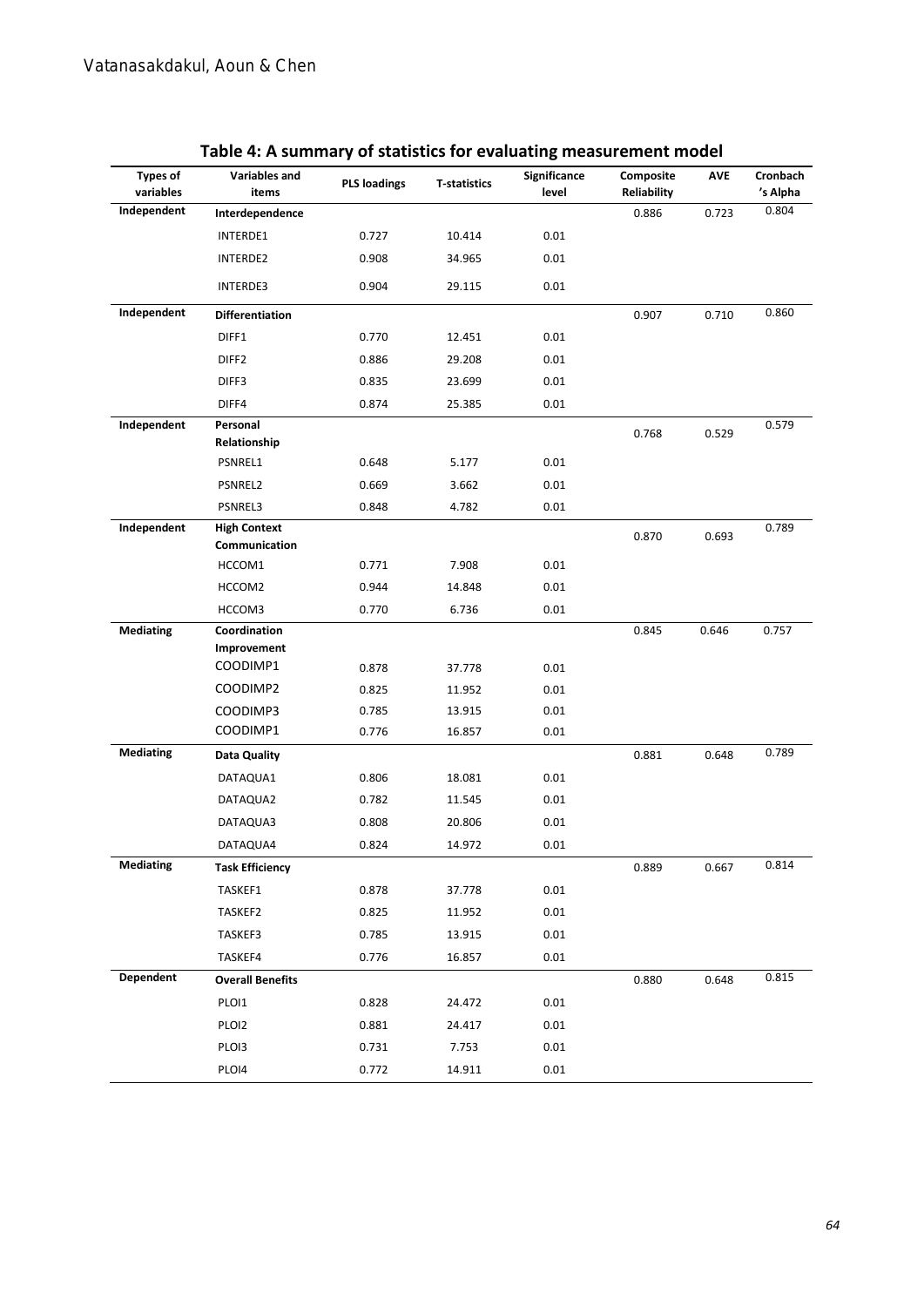| <b>Measures</b>         | Interdependence | Differentiation | Task efficiency | quality<br>Data | Overall benefits | improvement<br>Coordination | relationship<br>Personal | communication<br>context<br><b>Ligh</b> |
|-------------------------|-----------------|-----------------|-----------------|-----------------|------------------|-----------------------------|--------------------------|-----------------------------------------|
| Interdependence         | $0.850*$        |                 |                 |                 |                  |                             |                          |                                         |
| <b>Differentiation</b>  | $-0.178$        | 0.843           |                 |                 |                  |                             |                          |                                         |
| <b>Task efficiency</b>  | 0.164           | $-0.524$        | 0.817           |                 |                  |                             |                          |                                         |
| Data quality            | 0.130           | $-0.562$        | 0.704           | 0.805           |                  |                             |                          |                                         |
| <b>Overall benefits</b> | 0.463           | $-0.482$        | 0.677           | 0.693           | 0.805            |                             |                          |                                         |
| Coordination            |                 |                 |                 |                 |                  |                             |                          |                                         |
| improvement             | 0.515           | $-0.517$        | 0.394           | 0.360           | 0.444            | 0.804                       |                          |                                         |
| Personal relationship   | $-0.056$        | $-0.359$        | 0.244           | 0.126           | 0.246            | 0.196                       | 0.727                    |                                         |
| High context comm.      | $-0.329$        | 0.127           | $-0.339$        | $-0.374$        | $-0.342$         | $-0.299$                    | 0.135                    | 0.799                                   |

**Table 5: Correlation of variables compared to square root of AVEs**

 *\*Figures in bold are the square roots of AVEs.*

#### **Table 6: Cross-loadings results**

|                   | Task<br>efficiency | Data<br>quality | Overall<br>benefits | Interdepen-<br>dency | Coordination | Different-<br>iation | Personal<br>relationship | High<br>context |
|-------------------|--------------------|-----------------|---------------------|----------------------|--------------|----------------------|--------------------------|-----------------|
| <b>TASKEF1</b>    | 0.883596           | 0.605072        | 0.510029            | 0.026402             | 0.270841     | $-0.46050$           | 0.16672                  | $-0.25365$      |
| <b>TASKEF2</b>    | 0.81848            | 0.545111        | 0.565701            | 0.233799             | 0.368939     | $-0.37192$           | 0.276398                 | $-0.32381$      |
| <b>TASKEF3</b>    | 0.770518           | 0.486791        | 0.503695            | 0.034186             | 0.175631     | $-0.44773$           | 0.167793                 | $-0.2664$       |
| <b>TASKEF4</b>    | 0.758813           | 0.504634        | 0.494254            | 0.235286             | 0.429831     | $-0.42569$           | 0.258608                 | $-0.21741$      |
| DATAQUA1          | 0.556811           | 0.765368        | 0.467568            | 0.072361             | 0.314574     | $-0.53593$           | 0.008144                 | $-0.37746$      |
| DATAQUA2          | 0.577803           | 0.729968        | 0.548594            | 0.199452             | 0.325779     | $-0.40109$           | 0.148892                 | $-0.35752$      |
| DATAQUA3          | 0.523608           | 0.820409        | 0.526867            | 0.036694             | 0.167594     | $-0.45934$           | 0.181679                 | $-0.18824$      |
| DATAQUA4          | 0.514115           | 0.791624        | 0.549198            | 0.238521             | 0.336152     | $-0.41538$           | 0.035593                 | $-0.31948$      |
| PLO11             | 0.583815           | 0.523064        | 0.789487            | 0.229738             | 0.416076     | $-0.54141$           | 0.217745                 | $-0.36651$      |
| PLO12             | 0.588615           | 0.600892        | 0.886809            | 0.474306             | 0.373634     | $-0.37668$           | 0.161197                 | $-0.36603$      |
| PLO13             | 0.312411           | 0.355565        | 0.679367            | 0.497517             | 0.334877     | $-0.16138$           | 0.086962                 | $-0.3253$       |
| PLO14             | 0.535489           | 0.419346        | 0.812649            | 0.428503             | 0.404756     | $-0.40948$           | 0.309383                 | $-0.05544$      |
| <b>INTERDE1</b>   | 0.197131           | 0.210489        | 0.454499            | 0.73197              | 0.362202     | $-0.2491$            | $-0.07607$               | $-0.31384$      |
| <b>INTERDE2</b>   | 0.157021           | 0.107496        | 0.381158            | 0.877579             | 0.504687     | $-0.11189$           | $-0.06764$               | $-0.28979$      |
| <b>INTERDE3</b>   | 0.108653           | 0.055536        | 0.400346            | 0.884225             | 0.455411     | $-0.06225$           | $-0.03123$               | $-0.22365$      |
| COODIMP1          | 0.441834           | 0.364237        | 0.454031            | 0.417539             | 0.849568     | $-0.54064$           | 0.317144                 | $-0.15108$      |
| COODIMP2          | 0.274794           | 0.279347        | 0.269075            | 0.406231             | 0.80848      | $-0.38219$           | 0.05887                  | $-0.24203$      |
| COODIMP3          | 0.189926           | 0.19973         | 0.26855             | 0.444637             | 0.745146     | $-0.24095$           | $-0.01133$               | $-0.31134$      |
| DIFF1             | 0.459794           | 0.485898        | 0.428332            | 0.06181              | 0.436886     | $-0.75357$           | 0.195614                 | $-0.08222$      |
| DIFF <sub>2</sub> | 0.54034            | 0.569259        | 0.511013            | 0.065347             | 0.404358     | $-0.88399$           | 0.358144                 | $-0.07031$      |
| DIFF3             | 0.478629           | 0.424171        | 0.456716            | 0.198499             | 0.479478     | $-0.8751$            | 0.464114                 | $-0.07542$      |
| DIFF4             | 0.508738           | 0.53400         | 0.525161            | 0.20564              | 0.408298     | $-0.86937$           | 0.267305                 | $-0.15225$      |
| PSNREL1           | 0.172909           | 0.146945        | 0.197912            | $-0.04972$           | 0.156810     | $-0.26773$           | 0.702925                 | $-0.04479$      |
| <b>PSNREL2</b>    | 0.177851           | 0.086226        | 0.288497            | 0.017225             | 0.033769     | $-0.20241$           | 0.689269                 | 0.250119        |
| <b>PSNREL3</b>    | 0.169573           | 0.077665        | 0.089601            | $-0.10621$           | 0.189872     | $-0.37908$           | 0.678326                 | 0.277644        |
| HCCOM1            | $-0.21595$         | $-0.21215$      | $-0.21565$          | $-0.18906$           | $-0.21430$   | 0.128804             | $-0.0127$                | 0.784871        |
| HCCOM2            | $-0.35693$         | $-0.41909$      | $-0.33885$          | $-0.31759$           | $-0.27708$   | 0.109943             | 0.213479                 | 0.928867        |
| HCCOM3            | $-0.09926$         | $-0.12823$      | $-0.116$            | $-0.23204$           | $-0.26921$   | $-0.06724$           | 0.196938                 | 0.721695        |